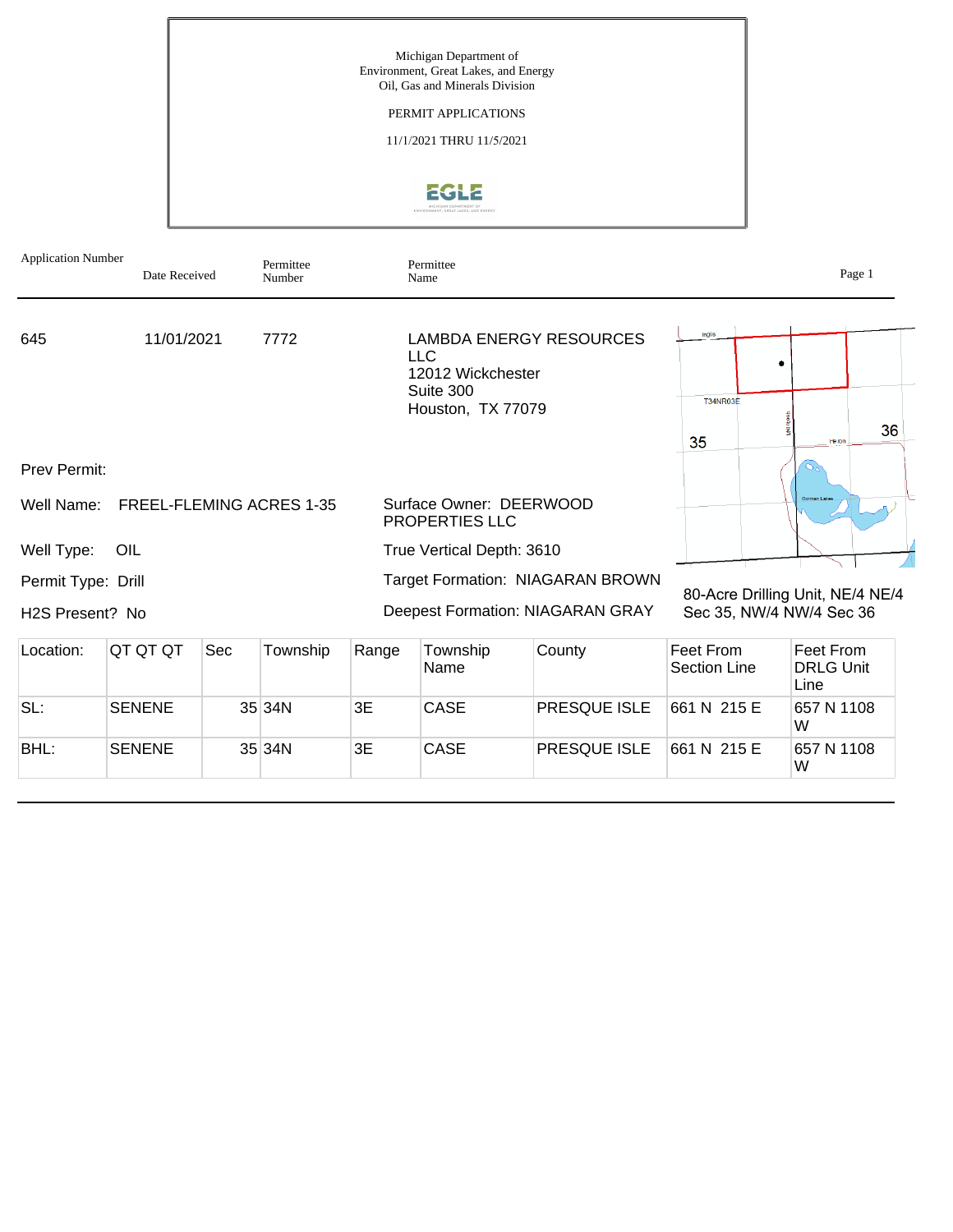|                                  |                                 |                         |          | Michigan Department of<br>Oil, Gas and Minerals Division<br>PERMIT LIST<br>11/1/2021 THRU 11/5/2021 | Environment, Great Lakes, and Energy                           |               |         |                                                            |                                       |
|----------------------------------|---------------------------------|-------------------------|----------|-----------------------------------------------------------------------------------------------------|----------------------------------------------------------------|---------------|---------|------------------------------------------------------------|---------------------------------------|
|                                  |                                 |                         |          | ENVIRONMENT, GREAT LAKES, AND ENERG'                                                                |                                                                |               |         |                                                            |                                       |
| Permit Number                    | <b>Issue Date</b>               | Permittee<br>Number     |          | Permittee<br>Name                                                                                   |                                                                |               |         | Page 1                                                     |                                       |
| 61573                            | 11/1/2021                       | 8139                    |          | <b>MUSKEGON OPERATING</b><br><b>COMPANY LLC</b><br>1425 S MISSION RD                                |                                                                |               |         | E Surjey Rd                                                | 17NR03W                               |
|                                  |                                 |                         |          |                                                                                                     | MOUNT PLEASANT, MI 48858                                       |               |         |                                                            |                                       |
|                                  | API Well No: 21-035-62018-00-00 |                         |          |                                                                                                     |                                                                |               |         | 20                                                         |                                       |
| Prev Permit:                     |                                 |                         |          |                                                                                                     |                                                                |               |         |                                                            |                                       |
| Well Name:                       | <b>YODER 1-20</b>               |                         |          |                                                                                                     | Surface Owner: Alvin Yoder                                     |               |         |                                                            |                                       |
| Well Type:<br>Permit Type: Drill | Oil Well                        |                         |          |                                                                                                     | True Vertical Depth: 4300FT<br><b>Target Formation: DUNDEE</b> |               |         | E Colonville Rd                                            |                                       |
| H <sub>2</sub> S Present? Yes    |                                 |                         |          | <b>ANHY</b>                                                                                         | <b>Deepest Formation: DETROIT RIVER</b>                        |               |         | 160-Acre R303 Drilling Unit,<br>NE/4, N/2 SE/4, Section 20 |                                       |
| Location:                        | QT QT QT                        | Sec                     | Township | Range                                                                                               | Township<br>Name                                               | County        |         | Feet From<br><b>Section Line</b>                           | Feet From<br><b>DRLG Unit</b><br>Line |
| SL:                              | <b>SESWNE</b>                   |                         | 20 17N   | 3W                                                                                                  | <b>SHERIDAN</b>                                                | <b>CLARE</b>  |         | 2461 N 1842 E                                              |                                       |
| BHL:                             | <b>SESWNE</b>                   |                         | 20 17N   | 3W                                                                                                  | <b>SHERIDAN</b>                                                | <b>CLARE</b>  |         | 2461 N 1842 E                                              | 1138 N 802<br>W                       |
| 61576                            | 11/5/2021                       | 6310                    |          |                                                                                                     | <b>CORE ENERGY LLC</b>                                         |               |         | 16                                                         |                                       |
|                                  |                                 |                         |          |                                                                                                     | 1011 NOTEWARE DRIVE<br>TRAVERSE CITY, MI 49686                 |               |         |                                                            |                                       |
|                                  | API Well No: 21-137-62012-00-00 |                         |          |                                                                                                     |                                                                |               | McCoy   | ٠                                                          |                                       |
| Prev Permit:                     |                                 |                         |          |                                                                                                     |                                                                |               |         |                                                            |                                       |
| Well Name:                       |                                 | CHESTER 16 UNIT 7-16 HD |          |                                                                                                     | Surface Owner: JEFF WEAVER                                     |               | 30NR02W | x                                                          |                                       |
| Well Type:                       | Oil Well                        |                         |          |                                                                                                     | True Vertical Depth: 6071FT                                    |               |         | 21                                                         |                                       |
| Permit Type: Drill               |                                 |                         |          |                                                                                                     | <b>Target Formation: NIAGARAN</b>                              |               |         | Chester 16 EOR Unit, S.O.                                  |                                       |
| H2S Present? Yes                 |                                 |                         |          |                                                                                                     | <b>Deepest Formation: NIAGARAN</b>                             |               | 09-2013 |                                                            |                                       |
| Location:                        | QT QT QT                        | Sec                     | Township | Range                                                                                               | Township<br>Name                                               | County        |         | Feet From<br><b>Section Line</b>                           | Feet From<br><b>DRLG Unit</b><br>Line |
| SL:                              | <b>SENENW</b>                   |                         | $21$ 30N | 2W                                                                                                  | <b>CHESTER</b>                                                 | <b>OTSEGO</b> |         | 1027 N 2427 W                                              |                                       |
| BHL:                             | <b>NWSWSE</b>                   |                         | 16 30N   | 2W                                                                                                  | <b>CHESTER</b>                                                 | <b>OTSEGO</b> |         | 842 S 2013 E                                               | 2162 S 1871                           |

W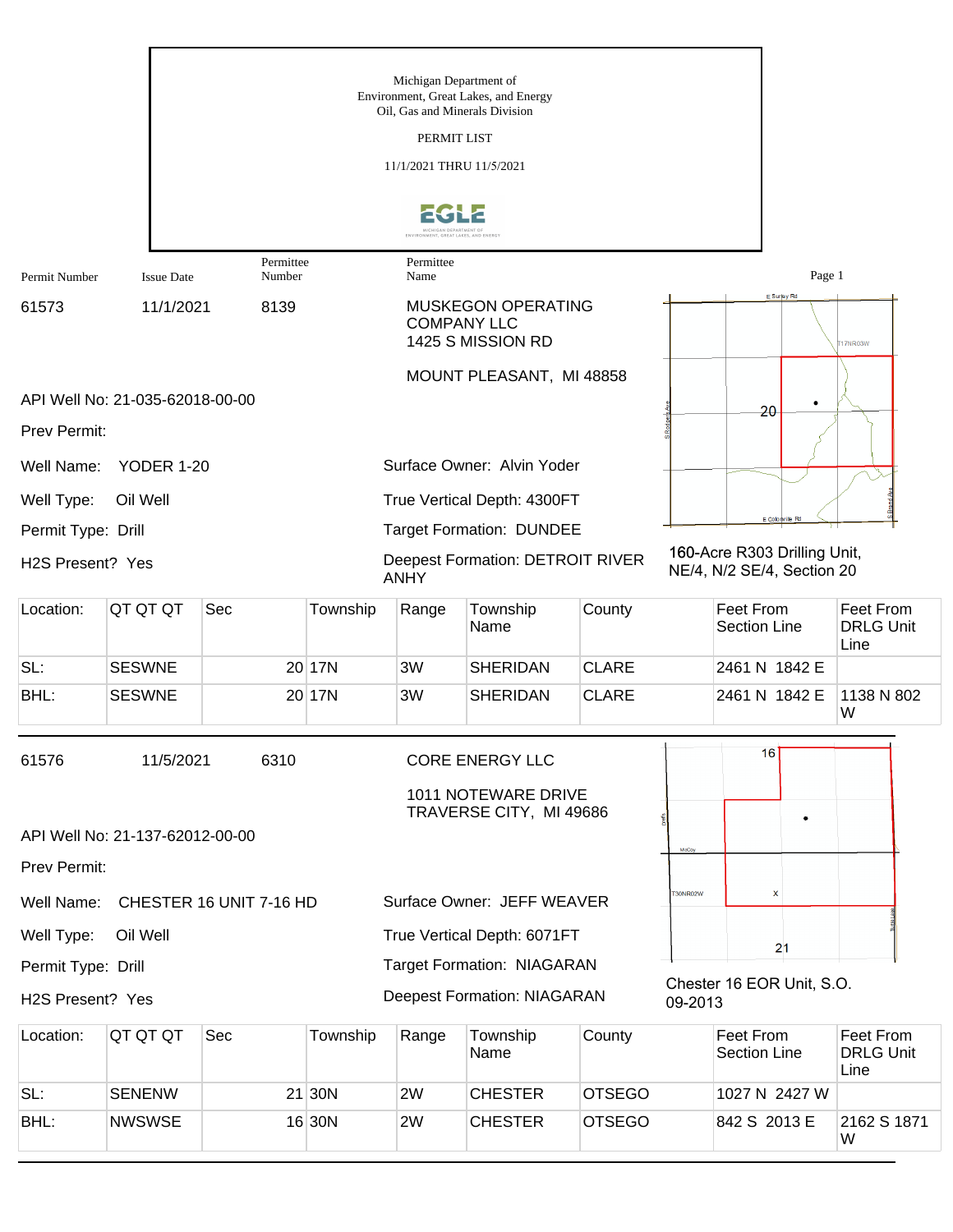

BHL: SWSESE 8 20N 5W SUMMERFIELD CLARE 321 S 834 E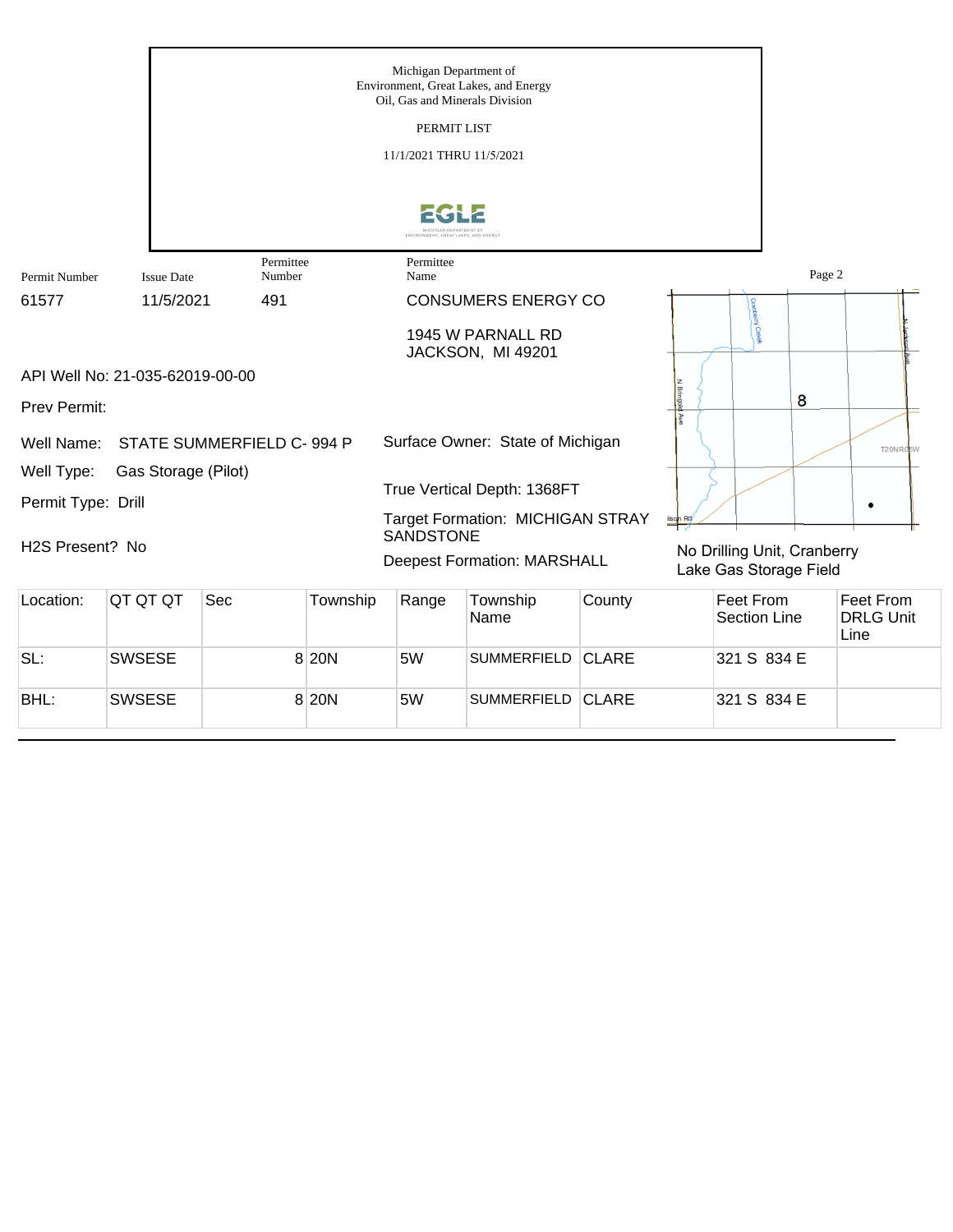Environment, Great Lakes, and Energy

Oil, Gas and Minerals Division

Updated Permits

11/1/2021 THRU 11/5/2021



Permit Number Permittee Number Permittee Name Page 1

**PLUGGING INSTRUCTIONS ISSUED:**

10146 491

CONSUMERS ENERGY CO 1945 W PARNALL RD JACKSON, MI 49201

API Well Number: 21-035-10146-00-00

Well Name: MICH GAS STORAGE 705

Plug Inst. Issue Date: 7/8/2021

| Location | <b>IOT OT OT</b> | <b>Sec Township</b> | Range | Township Name | County        | <b>Feet From Section</b><br>Line | <b>Feet From DRLG</b><br>Unit |
|----------|------------------|---------------------|-------|---------------|---------------|----------------------------------|-------------------------------|
| SL:      | <b>CNSW</b>      | 8 20N               | 5W    | l summerfield | <b>ICLARE</b> | 1320 S 1320 W                    | 1320 N 1320 E                 |
| BHL:     |                  | 8 <sub>120</sub> N  | .5W   | I SUMMERFIELD | <b>ICLARE</b> |                                  |                               |

Comment: App to P&A expires on 7/8/22

10263 491

CONSUMERS ENERGY CO

1945 W PARNALL RD JACKSON, MI 49201

API Well Number: 21-035-10263-00-00

Well Name: MICH GAS STORAGE 716

Plug Inst. Issue Date: 7/8/2021

| Location | <b>IOT OT OT</b> | <b>Sec</b> Township | Range | Township Name | County        | <b>Feet From Section</b><br>Line | Feet From DRLG<br>Unit |
|----------|------------------|---------------------|-------|---------------|---------------|----------------------------------|------------------------|
| ISL:     | <b>CNNW</b>      | ' I20N              | 5W    | l summerfield | <b>ICLARE</b> | 1320 S 1320 W                    | 1320 N 1320 E          |
| IBHL:    |                  | ' I20N              | 5W    | l SUMMERFIELD | <b>ICLARE</b> |                                  |                        |

Comment: App to P&A expires on 7/8/2022

<u>a da da da da d</u>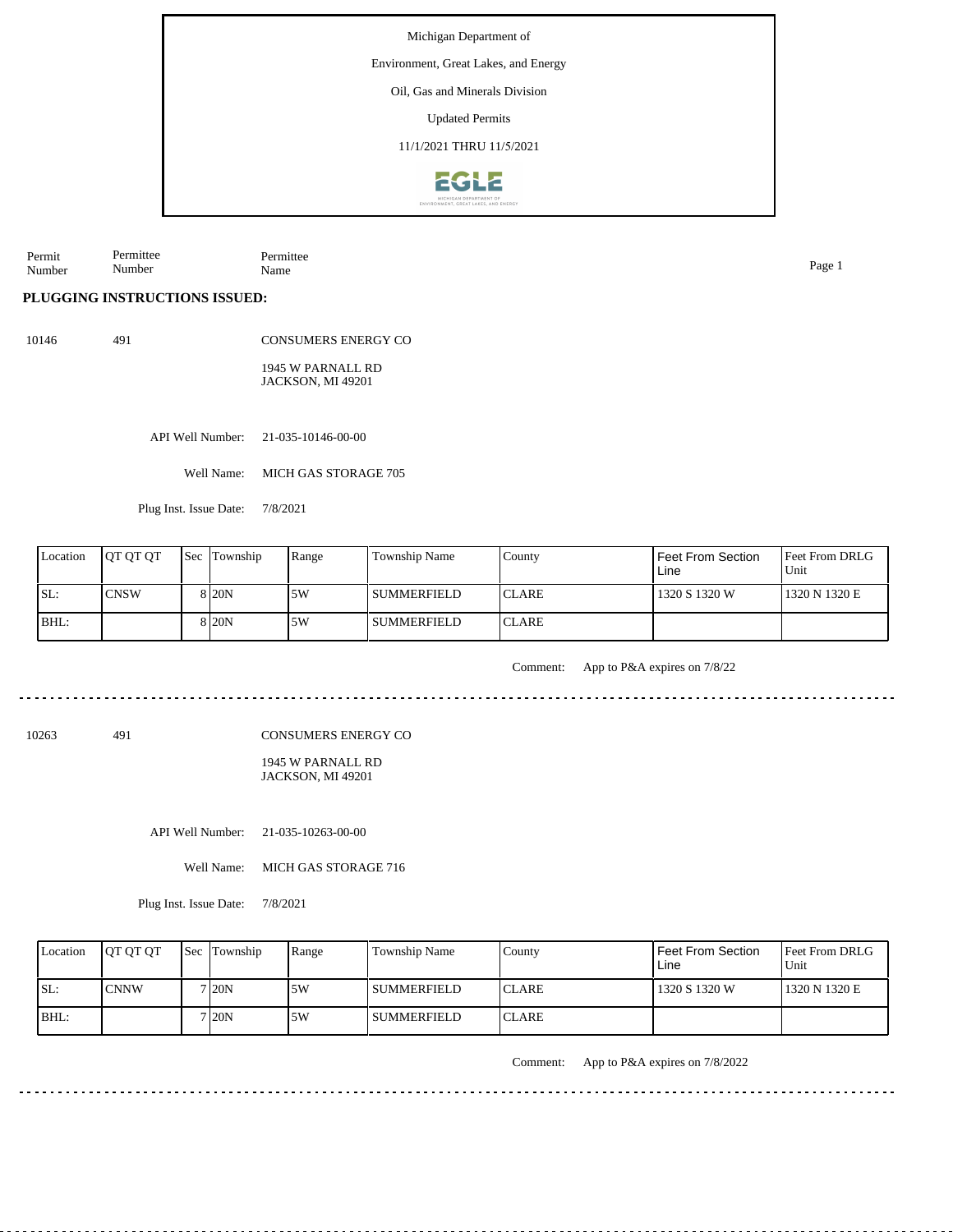Environment, Great Lakes, and Energy

## Oil, Gas and Minerals Division

Updated Permits

11/1/2021 THRU 11/5/2021



10349 491 CONSUMERS ENERGY CO Permit Number Permittee Number Permittee Name Page 2

1945 W PARNALL RD

JACKSON, MI 49201

API Well Number: 21-035-10349-00-00

Well Name: MICH GAS STORAGE 720

Plug Inst. Issue Date: 6/28/2021

| Location | <b>IOT OT OT</b> | <b>Sec</b> Township | Range | Township Name      | County        | Feet From Section<br>Line | <b>Feet From DRLG</b><br>Unit |
|----------|------------------|---------------------|-------|--------------------|---------------|---------------------------|-------------------------------|
| ISL:     | <b>ICNNE</b>     | 8 <sub>20</sub> N   | 15W   | l summerfield      | <b>ICLARE</b> | 1320 S 1320 W             | 1320 N 1320 E                 |
| BHL:     |                  | 8 20N               | 15W   | <b>SUMMERFIELD</b> | <b>ICLARE</b> |                           |                               |

<u>. . . . . . . . .</u>

Comment: App to P&A expires on 6/28/2022

13976 491

CONSUMERS ENERGY CO

1945 W PARNALL RD JACKSON, MI 49201

API Well Number: 21-035-13976-00-00

Well Name: MICHIGAN GAS STORAGE CO 352

Plug Inst. Issue Date: 7/26/2021

| Location | <b>IOT OT OT</b> | <b>Sec Township</b> | Range | Township Name      | County        | Feet From Section<br>Line | <b>Feet From DRLG</b><br>Unit |
|----------|------------------|---------------------|-------|--------------------|---------------|---------------------------|-------------------------------|
| ISL:     | <b>ICNNENW</b>   | 7 I20N              | .5W   | <b>SUMMERFIELD</b> | <b>ICLARE</b> | 1 640 N 660 E             | 1660 N 660 E                  |
| $IBHL$ : | <b>ICNNENW</b>   | 7 I20N              | .5W   | <b>SUMMERFIELD</b> | <b>ICLARE</b> |                           |                               |

Comment: App to P&A expires on 7/26/2022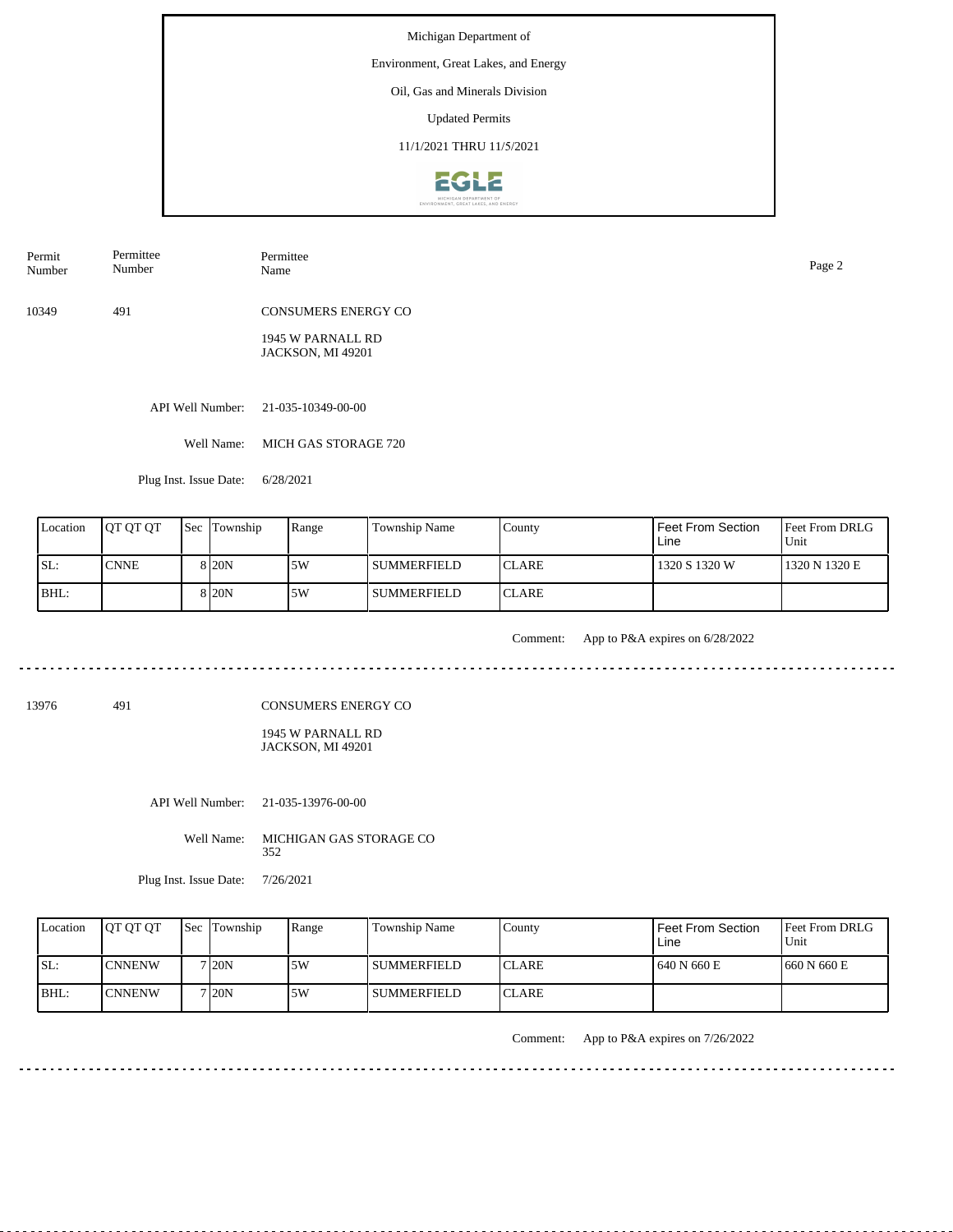Environment, Great Lakes, and Energy

## Oil, Gas and Minerals Division

Updated Permits

11/1/2021 THRU 11/5/2021



Permit Number Permittee Number Permittee Name Page 3

14001 491 CONSUMERS ENERGY CO

> 1945 W PARNALL RD JACKSON, MI 49201

API Well Number: 21-035-14001-00-00

Well Name: MICHIGAN GAS STORAGE CO 364

Plug Inst. Issue Date: 7/26/2021

. . . . . . .

| Location | <b>IOT OT OT</b> | <b>Sec</b> Township | Range | Township Name | County        | Feet From Section<br>Line | <b>Feet From DRLG</b><br>Unit |
|----------|------------------|---------------------|-------|---------------|---------------|---------------------------|-------------------------------|
| SL:      | <b>CNSESE</b>    | 2120N               | 16W   | l winterfield | <b>ICLARE</b> | 660 S 660 E               | 1660 S 660 E                  |
| BHL:     | <b>CNSESE</b>    | 2120N               | ا 6W  | l winterfield | <b>ICLARE</b> |                           |                               |

<u>. . . . . . . . . . . . . . . .</u>

Comment: App to P&A expires on 7/26/2022 

14103 491

CONSUMERS ENERGY CO

1945 W PARNALL RD JACKSON, MI 49201

API Well Number: 21-113-14103-00-00

Well Name: MICHIGAN GAS STORAGE CO 371

Plug Inst. Issue Date: 6/14/2021

| Location | <b>IOT OT OT</b> | <b>Sec</b> Township | Range | Township Name     | Countv            | <b>Feet From Section</b><br>Line | <b>Feet From DRLG</b><br>Unit |
|----------|------------------|---------------------|-------|-------------------|-------------------|----------------------------------|-------------------------------|
| ISL:     | IN2SWNW          | 35 21N              | 6W    | CLAM UNION        | <b>IMISSAUKEE</b> | 760 S 660 W                      | 1560 N 660 W                  |
| $IBHL$ : | IN2SWNW          | 35 21N              | 6W    | <b>CLAM UNION</b> | <b>MISSAUKEE</b>  |                                  |                               |

Comment: App to P&A expires on 6/14/2022

 $- - - - - -$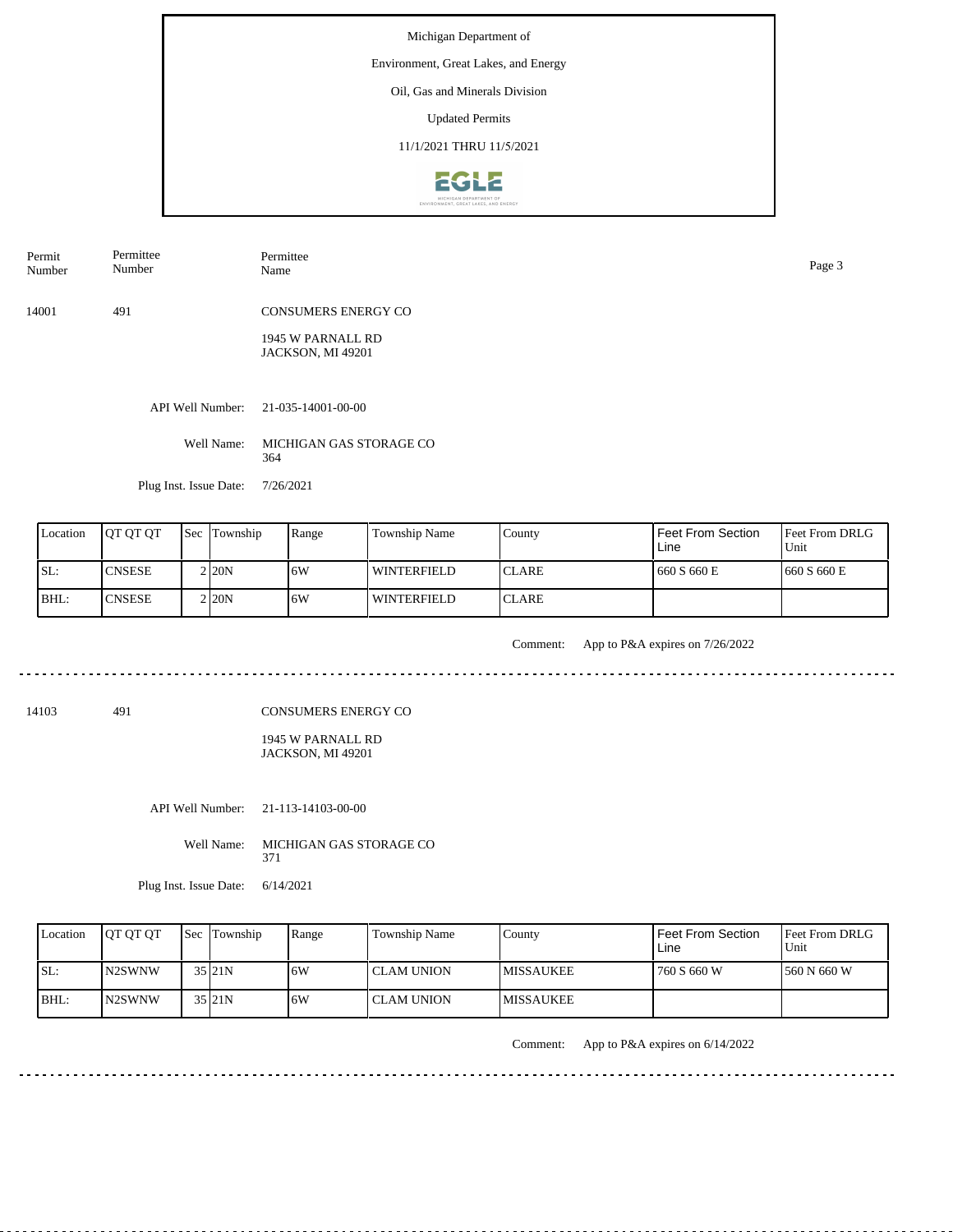#### Environment, Great Lakes, and Energy

Oil, Gas and Minerals Division

Updated Permits

11/1/2021 THRU 11/5/2021



Permit Number Permittee Number

Permittee Name Page 4

14882 491 CONSUMERS ENERGY CO

> 1945 W PARNALL RD JACKSON, MI 49201

API Well Number: 21-035-14882-00-00

Well Name: MICH GAS STORAGE 412

Plug Inst. Issue Date: 7/8/2021

| Location | <b>OT OT OT</b> | <b>Sec</b> Township | Range | Township Name | County        | Feet From Section<br>Line | <b>Feet From DRLG</b><br>Unit |
|----------|-----------------|---------------------|-------|---------------|---------------|---------------------------|-------------------------------|
| SL:      | <b>ICNNESW</b>  | 8 <sub>20</sub> N   | .5W   | l summerfield | <b>ICLARE</b> | 660 N 660 E               | 1660 N 660 E                  |
| BHL:     | <b>ICNNESW</b>  | 8 <sub>20</sub> N   | .5W   | SUMMERFIELD   | <b>ICLARE</b> |                           |                               |

<u>. . . . . . . . . .</u>

Comment: App to P&A expires on 7/8/2022

15260 491

CONSUMERS ENERGY CO

1945 W PARNALL RD JACKSON, MI 49201

API Well Number: 21-113-15260-00-00

Well Name: MICHIGAN GAS STORAGE COMPANY 441

Plug Inst. Issue Date: 6/14/2021

| Location | <b>IOT OT OT</b> | <b>Sec Township</b> | Range | Township Name | County            | Feet From Section<br>Line | <b>IFeet From DRLG</b><br>Unit |
|----------|------------------|---------------------|-------|---------------|-------------------|---------------------------|--------------------------------|
| SL:      | ICNSENW          | 35 21N              | 6W    | I CLAM UNION- | <b>IMISSAUKEE</b> | 1660 S 585 E              | 1660 S 585 E                   |
| $IBHL$ : | ICNSENW          | 35 21N              | 6W    | CLAM UNION    | <b>IMISSAUKEE</b> |                           |                                |

Comment: App to P&A expires on 6/14/2022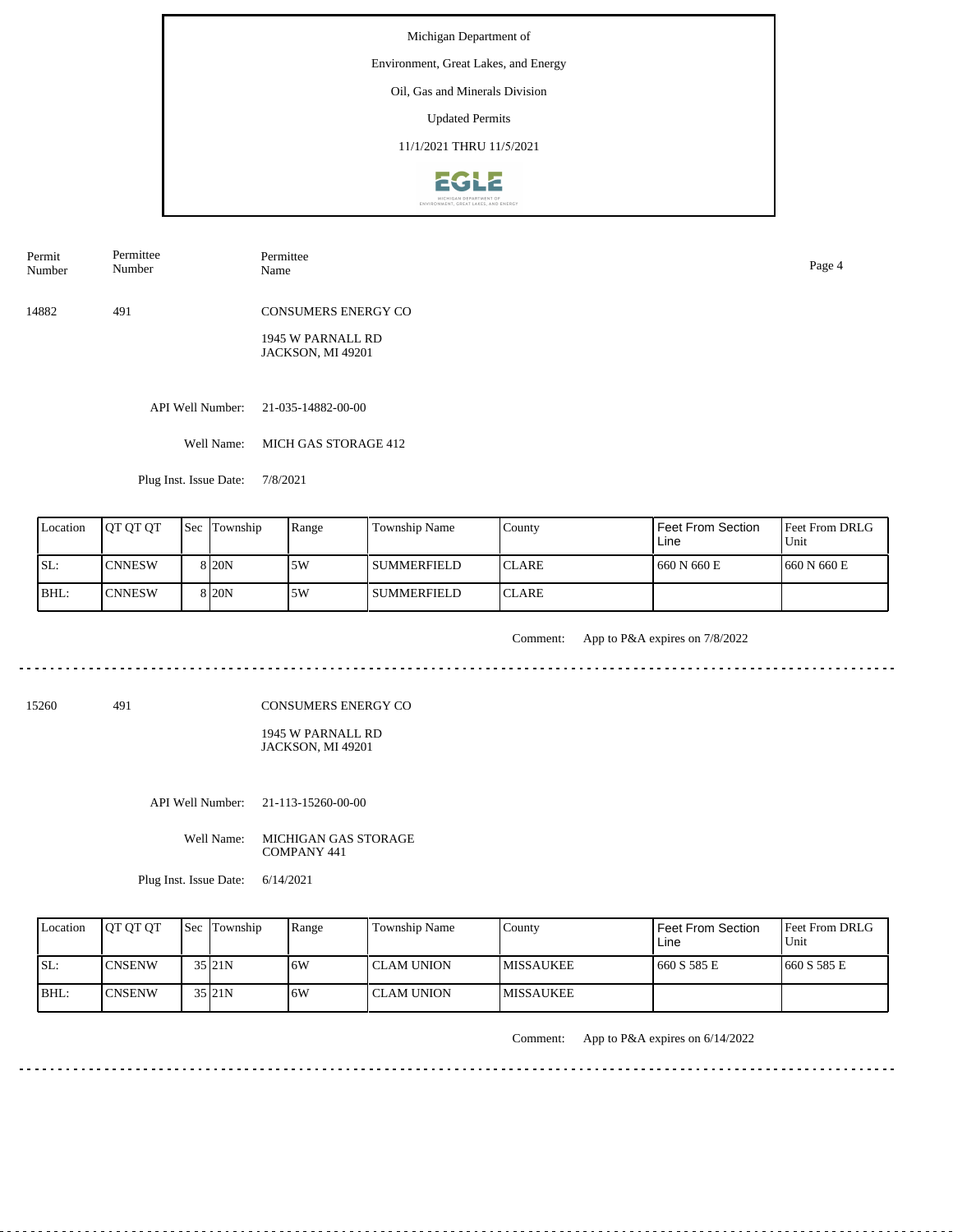Environment, Great Lakes, and Energy

## Oil, Gas and Minerals Division

Updated Permits

11/1/2021 THRU 11/5/2021



Permit Number Permittee Number Permittee Name Page 5

15401 491 CONSUMERS ENERGY CO

> 1945 W PARNALL RD JACKSON, MI 49201

API Well Number: 21-035-15401-00-00

Well Name: MICH GAS STORAGE 447

Plug Inst. Issue Date: 7/26/2021

| Location | <b>OT OT OT</b> | <b>Sec</b> Township | Range | Township Name      | County        | Feet From Section<br>Line | <b>Feet From DRLG</b><br>Unit |
|----------|-----------------|---------------------|-------|--------------------|---------------|---------------------------|-------------------------------|
| SL:      | <b>INENWNW</b>  | 9 <sub>20</sub> N   | .5W   | l summerfield      | <b>ICLARE</b> | 1 660 N 660 W             | 1660 N 660 W                  |
| BHL:     | <b>INENWNW</b>  | 9 <sub>20</sub> N   | .5W   | <b>SUMMERFIELD</b> | <b>ICLARE</b> |                           |                               |

. . . . . . . .

Comment: App to P&A expires on 7/26/2022

 $\frac{1}{2} \left( \frac{1}{2} \right) \left( \frac{1}{2} \right) \left( \frac{1}{2} \right) \left( \frac{1}{2} \right)$ 

15403 491

CONSUMERS ENERGY CO

1945 W PARNALL RD JACKSON, MI 49201

| Location | <b>OT OT OT</b> | <b>Sec Township</b> | Range | Township Name | County       | l Feet From Section<br>Line | <b>Feet From DRLG</b><br>Unit |
|----------|-----------------|---------------------|-------|---------------|--------------|-----------------------------|-------------------------------|
| ISL:     | <b>ICNNENE</b>  | 22 20N              | 5W    | l summerfield | <b>CLARE</b> | 1660 N 660 E                | 1660 N 660 E                  |
| BHL:     | <b>CNNENE</b>   | 22 20N              | 5W    | l summerfield | <b>CLARE</b> |                             |                               |

Comment: App to P&A expires on 7/26/2022

API Well Number: 21-035-15403-00-00

Well Name: MICH GAS STORAGE 449

Plug Inst. Issue Date: 7/26/2021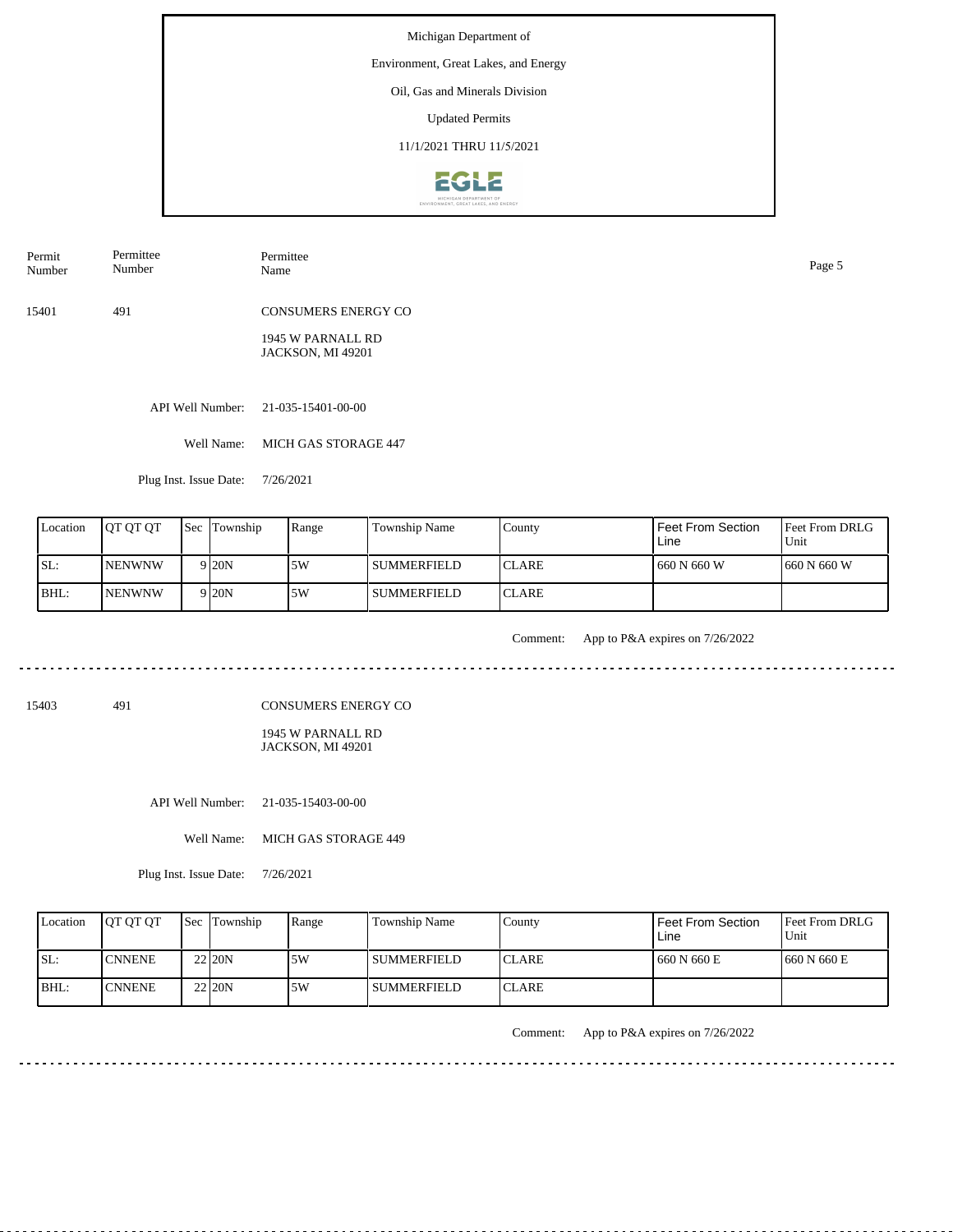#### Environment, Great Lakes, and Energy

Oil, Gas and Minerals Division

Updated Permits

11/1/2021 THRU 11/5/2021



Permit Number Permittee Number

Permittee<br>Name Name Page 6

15928 491 CONSUMERS ENERGY CO

> 1945 W PARNALL RD JACKSON, MI 49201

API Well Number: 21-035-15928-00-00

Well Name: MICHIGAN GAS STORAGE COMPANY 466

Plug Inst. Issue Date: 6/28/2021

| <b>L</b> ocation | <b>IOT OT OT</b> | <b>Sec Township</b> | Range | Township Name | County        | Feet From Section<br>Line | <b>Feet From DRLG</b><br>Unit |
|------------------|------------------|---------------------|-------|---------------|---------------|---------------------------|-------------------------------|
| ISL:             | <b>CNNWSE</b>    | 8 <sub>20</sub> N   | .5W   | l SUMMERFIELD | <b>ICLARE</b> | 660 N 660 W               | 1660 N 660 W                  |
| BHL:             | <b>CNNWSE</b>    | 8 <sub>20</sub> N   | 5W    | l SUMMERFIELD | <b>ICLARE</b> |                           |                               |

Comment:

App to P&A expires on 6/28/2022; logging required before P&A operations

<u>. . . . . . . .</u>

 $\mathbb{Z} \times \mathbb{Z} \times \mathbb{Z}$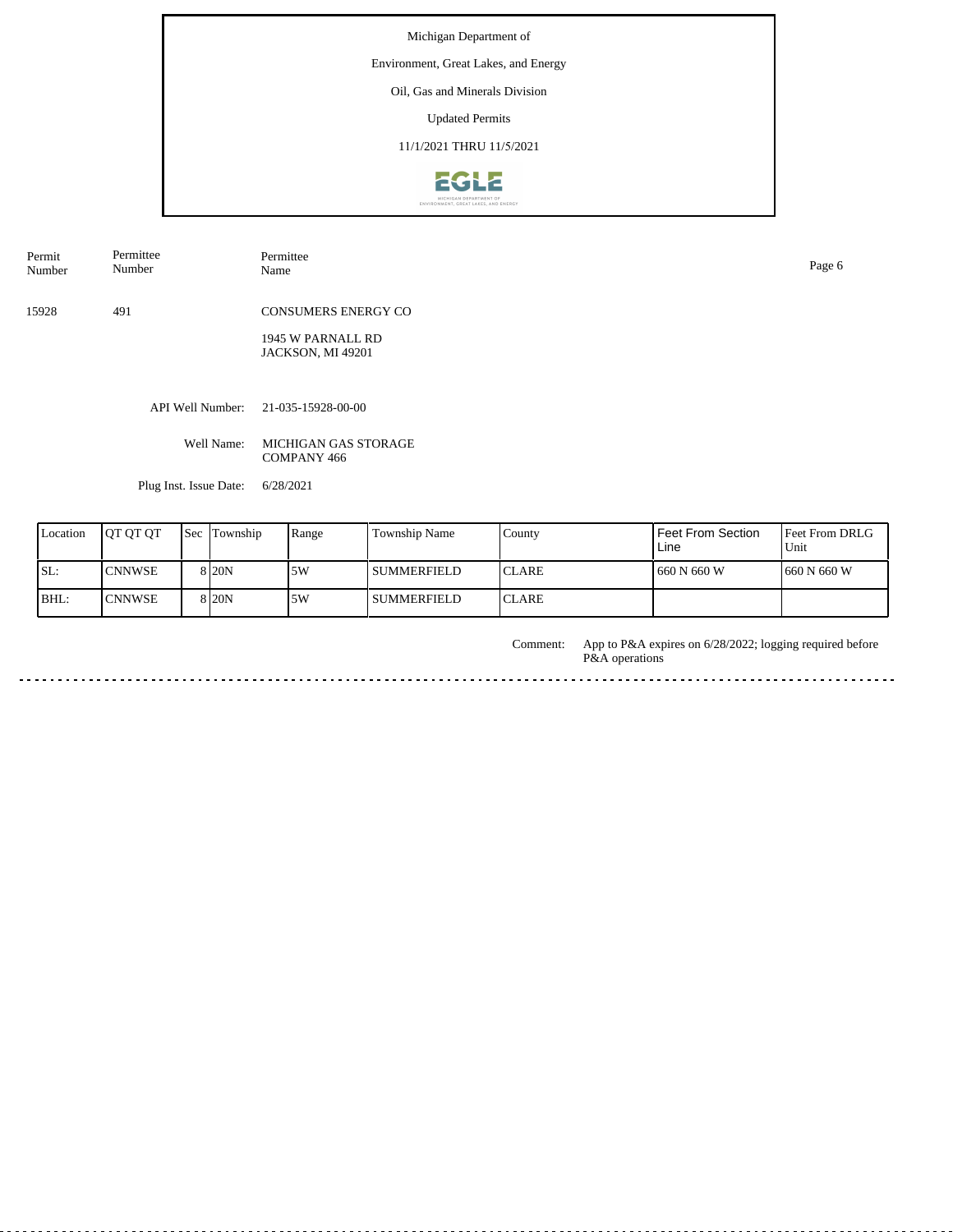Environment, Great Lakes, and Energy

### Oil, Gas and Minerals Division

Updated Permits

11/1/2021 THRU 11/5/2021



| Permit<br>Number | Permittee<br>Number | Permittee<br>Name                                                                                              | Page 7 |
|------------------|---------------------|----------------------------------------------------------------------------------------------------------------|--------|
| 33595            | 47                  | SUMMIT PETROLEUM COMPANY<br>LLC<br><b>102 WEST FRONT STREET</b><br><b>SUITE 200</b><br>TRAVERSE CITY, MI 49686 |        |

API Well Number: 21-051-33595-01-00

Well Name: MCMAHON 9

Plug Inst. Issue Date: 10/29/2021

| Location | <b>IOT OT OT</b> | <b>Sec</b> Township | Range | Township Name  | County          | <b>Feet From Section</b><br>Line | <b>Feet From DRLG</b><br>Unit |
|----------|------------------|---------------------|-------|----------------|-----------------|----------------------------------|-------------------------------|
| ISL:     | <b>ICSNESW</b>   | 36 18N              | 1W    | <b>BUCKEYE</b> | IGLADWIN        | 1690 N 660 E                     | 1630 S 660 E                  |
| BHL:     | <b>ICSNESW</b>   | 36 18N              | 1W    | <b>BUCKEYE</b> | <b>IGLADWIN</b> |                                  |                               |

<u>. . . . . . . . . .</u>

Comment: App to P&A expires on 10/21/2022

34196 6371

BREITBURN OPERATING LIMITED PARTNERSHIP 1111 BAGBY STREET, SUITE 1600

HOUSTON, TX 77002

API Well Number: 21-079-34196-02-00

Well Name: STATE KALKASKA 3-10 HD2

True Vertical Depth: 6490

Plug Inst. Issue Date: 9/29/2020

| Location | <b>OT OT OT</b> | <b>Sec Township</b> | Range | Township Name | Countv           | Feet From Section<br>Line | <b>Feet From DRLG</b><br>Unit |
|----------|-----------------|---------------------|-------|---------------|------------------|---------------------------|-------------------------------|
| SL:      | <b>ISWNESW</b>  | 10 <sub>127N</sub>  | 8W    | KALKASKA      | <b>IKALKASKA</b> | 850 N 860 E               | 1850 N 860 E                  |
| BHL:     | <b>INESENW</b>  | $10$ <sub>27N</sub> | 8W    | KALKASKA      | <b>IKALKASKA</b> | 1678 S 595 E              | 1642 N 595 E                  |

Comment: App to P&A expires on 12/15/2022

<u>. . . . . . . . . . . . . . . . .</u>

. . . . . . . . . . . . . . . . . . .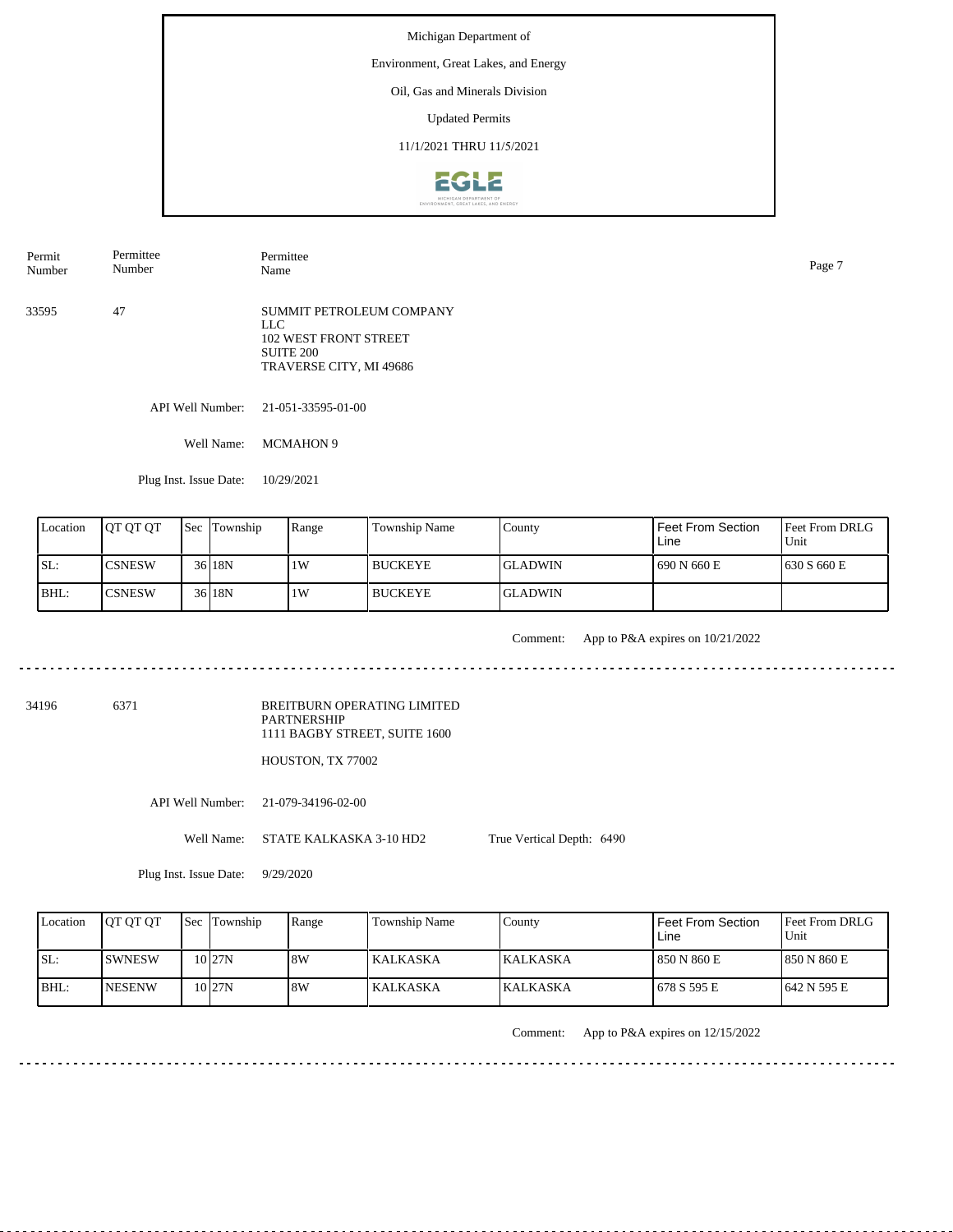Environment, Great Lakes, and Energy

### Oil, Gas and Minerals Division

Updated Permits

11/1/2021 THRU 11/5/2021



Permit Number Permittee Number

Name Page 8

Permittee

39424 6371 BREITBURN OPERATING LIMITED PARTNERSHIP 1111 BAGBY STREET, SUITE 1600

HOUSTON, TX 77002

API Well Number: 21-079-39424-00-00

Well Name: STATE KALKASKA 5-28

Plug Inst. Issue Date: 9/29/2020

| Location | <b>IOT OT OT</b> | <b>Sec</b> Township | Range | Township Name | County           | <b>Feet From Section</b><br>Line | l Feet From DRLG<br>Unit |
|----------|------------------|---------------------|-------|---------------|------------------|----------------------------------|--------------------------|
| SL:      | <b>INESENW</b>   | 28 <sub>27N</sub>   | 18W   | l KALKASKA    | <b>IKALKASKA</b> | 1050 S 460 E                     | 1050 S 460 E             |
| BHL:     | <b>INESENW</b>   | 28 <sub>27N</sub>   | 18W   | KALKASKA      | <b>IKALKASKA</b> |                                  |                          |

<u>. . . . . . . . . .</u>

Comment: App to P&A expires on 12/15/2022

41394 6371

BREITBURN OPERATING LIMITED PARTNERSHIP 1111 BAGBY STREET, SUITE 1600

HOUSTON, TX 77002

API Well Number: 21-079-40724-02-00

Well Name: STATE KALKASKA 9-22A

True Vertical Depth: 6787

Plug Inst. Issue Date: 9/29/2020

| Location | <b>IOT OT OT</b> | Sec Township | Range | Township Name   | County          | <b>Feet From Section</b><br>Line | <b>Feet From DRLG</b><br>Unit |
|----------|------------------|--------------|-------|-----------------|-----------------|----------------------------------|-------------------------------|
| SL:      | ISWSWSW          | 14 I 27 N    | 18W   | <b>KALKASKA</b> | <b>KALKASKA</b> | 200 S 330 W                      |                               |
| BHL:     | <b>NENENE</b>    | $22$ $27N$   | 18W   | <b>KALKASKA</b> | <b>KALKASKA</b> | 205 N 484 E                      | 1526 N 484 E                  |

Comment: App to P&A expires on 12/15/2022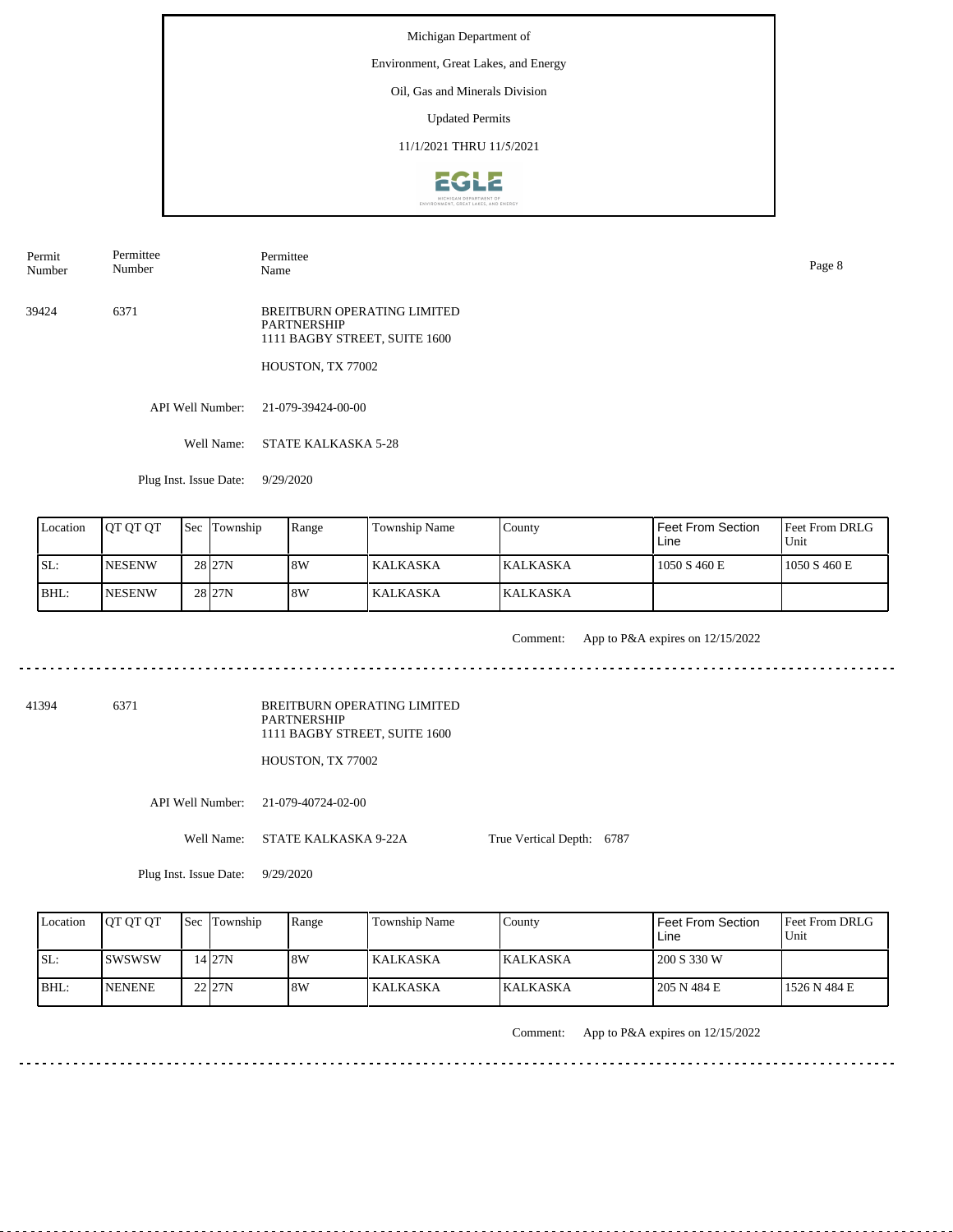#### Environment, Great Lakes, and Energy

## Oil, Gas and Minerals Division

Updated Permits

#### 11/1/2021 THRU 11/5/2021



Permit Number Permittee Number

Permittee Name Page 9

52157 6371 BREITBURN OPERATING LIMITED PARTNERSHIP 1111 BAGBY STREET, SUITE 1600

HOUSTON, TX 77002

API Well Number: 21-137-52157-00-00

Well Name: FONTINALIS CLUB D1-17

Plug Inst. Issue Date: 9/24/2021

| Location | <b>IOT OT OT</b> | <b>Sec Township</b> | Range | Township Name  | County  | Feet From Section<br>Line | <b>Feet From DRLG</b><br>Unit |
|----------|------------------|---------------------|-------|----------------|---------|---------------------------|-------------------------------|
| ISL:     | <b>ISWSWSW</b>   | '7132N              | 2W    | <b>CORWITH</b> | IOTSEGO | 330 S 415 W               | 1330 S 415 W                  |
| BHL:     | ISWSWSW          | $17$  32N           | 2W    | <b>CORWITH</b> | IOTSEGO |                           |                               |

<u>. . . . . . .</u>

Comment: App to P&A expires on 9/24/2022

608 2298

UNION OIL CO OF CALIFORNIA

2210 W. PINE RIVER RD. BRECKENRIDGE, MI 48615

API Well Number: 21-073-00608-00-00

Well Name: RAYNER, JOHN B. "C" 1

Plug Inst. Issue Date: 10/29/2021

| Location | <b>OT OT OT</b> | <b>Sec</b> Township | Range | Township Name   | County          | Feet From Section<br>∟ine | <b>Feet From DRLG</b><br>Unit |
|----------|-----------------|---------------------|-------|-----------------|-----------------|---------------------------|-------------------------------|
| ISL:     | <b>INWSWSW</b>  | 14N                 | 3W    | <b>CHIPPEWA</b> | <b>ISABELLA</b> | 990 S 330 W               |                               |
| BHL:     | <b>INWSWSW</b>  | 14N                 | 3W    | <b>CHIPPEWA</b> | <b>ISABELLA</b> |                           |                               |

Comment: App to Re-P&A expires on 10/29/2022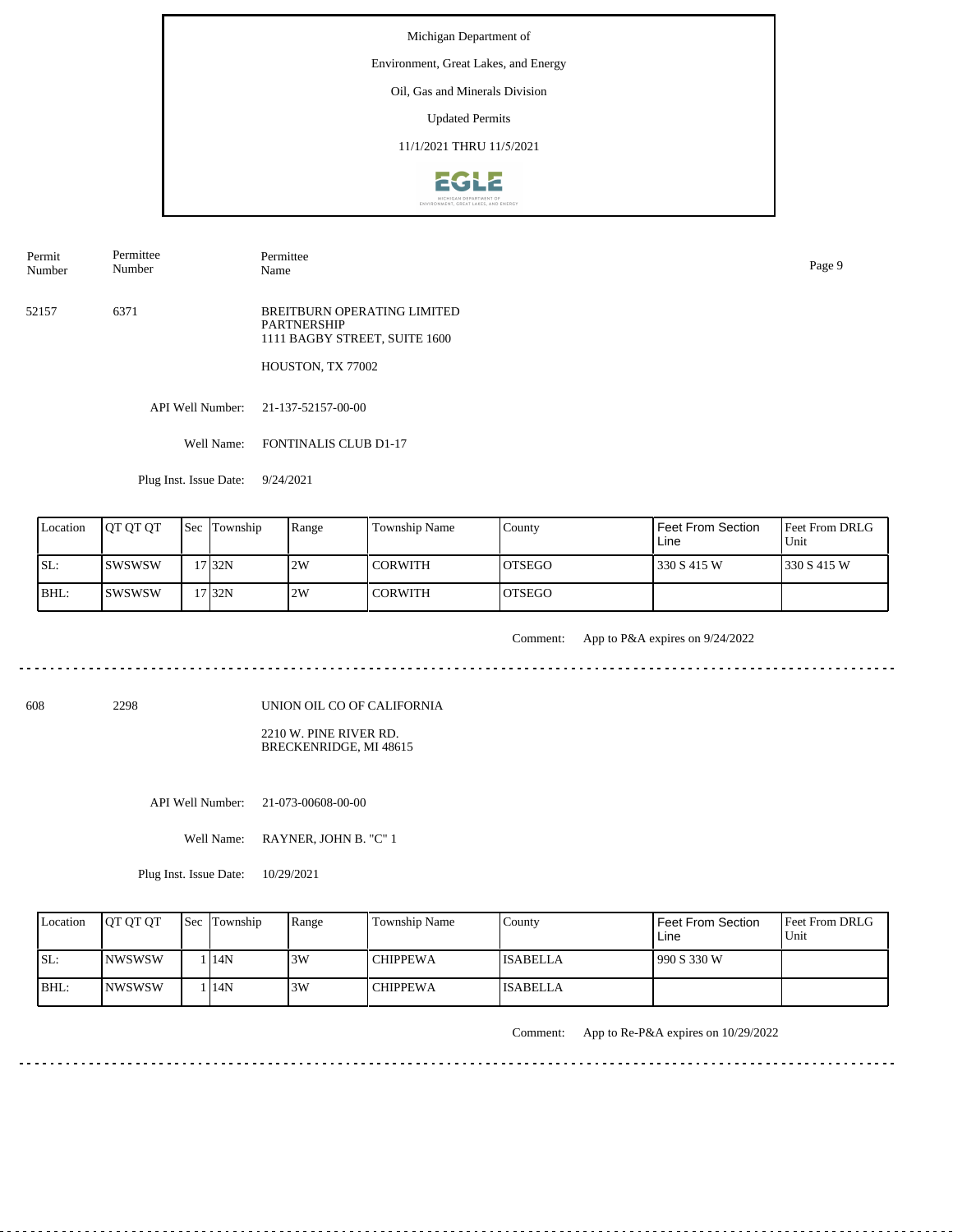Environment, Great Lakes, and Energy

Oil, Gas and Minerals Division

Updated Permits

11/1/2021 THRU 11/5/2021



Permit Number Permittee Number Permittee Name Page 10

**RECORD OF WELL PLUGGING:**

10263 491

CONSUMERS ENERGY CO

1945 W PARNALL RD JACKSON, MI 49201

API Well Number: 21-035-10263-00-00

Well Name: MICH GAS STORAGE 716

Plugging Date: 9/20/2021

| Location | <b>JOT OT OT</b> | <b>Sec Township</b> | Range | Township Name      | County        | l Feet From Section<br>Line | <b>IFeet From DRLG</b><br>Unit |
|----------|------------------|---------------------|-------|--------------------|---------------|-----------------------------|--------------------------------|
| ISL:     | <b>CNNW</b>      | 7 <sub>120</sub> N  | 5W    | SUMMERFIELD        | ICLARE        | 1320 S 1320 W               | 1320 N 1320 E                  |
| BHL:     |                  | 7 I20N              | 5W    | <b>SUMMERFIELD</b> | <b>ICLARE</b> |                             |                                |

 $\sim$   $\sim$   $\sim$ 

1292 553

COLUMBIA OIL AND GAS CO

201 SCHMIDT BLDG MT. PLEASANT MI

API Well Number: 21-111-01292-00-00

Well Name: TAULKER, T. H. 1

Plugging Date: 9/7/2021

| Location | <b>OT OT OT</b> | Sec Township | Range | <b>Township Name</b> | County         | <b>Feet From Section</b><br>Line | <b>Feet From DRLG</b><br>Unit |
|----------|-----------------|--------------|-------|----------------------|----------------|----------------------------------|-------------------------------|
| ISL:     | <b>ISWNWSW</b>  | 7 14N        | ١W    | LEE                  | <b>MIDLAND</b> | 990 N 330 W                      |                               |
| BHL:     | <b>ISWNWSW</b>  | 7 14N        | ١W    | LEE                  | <b>MIDLAND</b> |                                  |                               |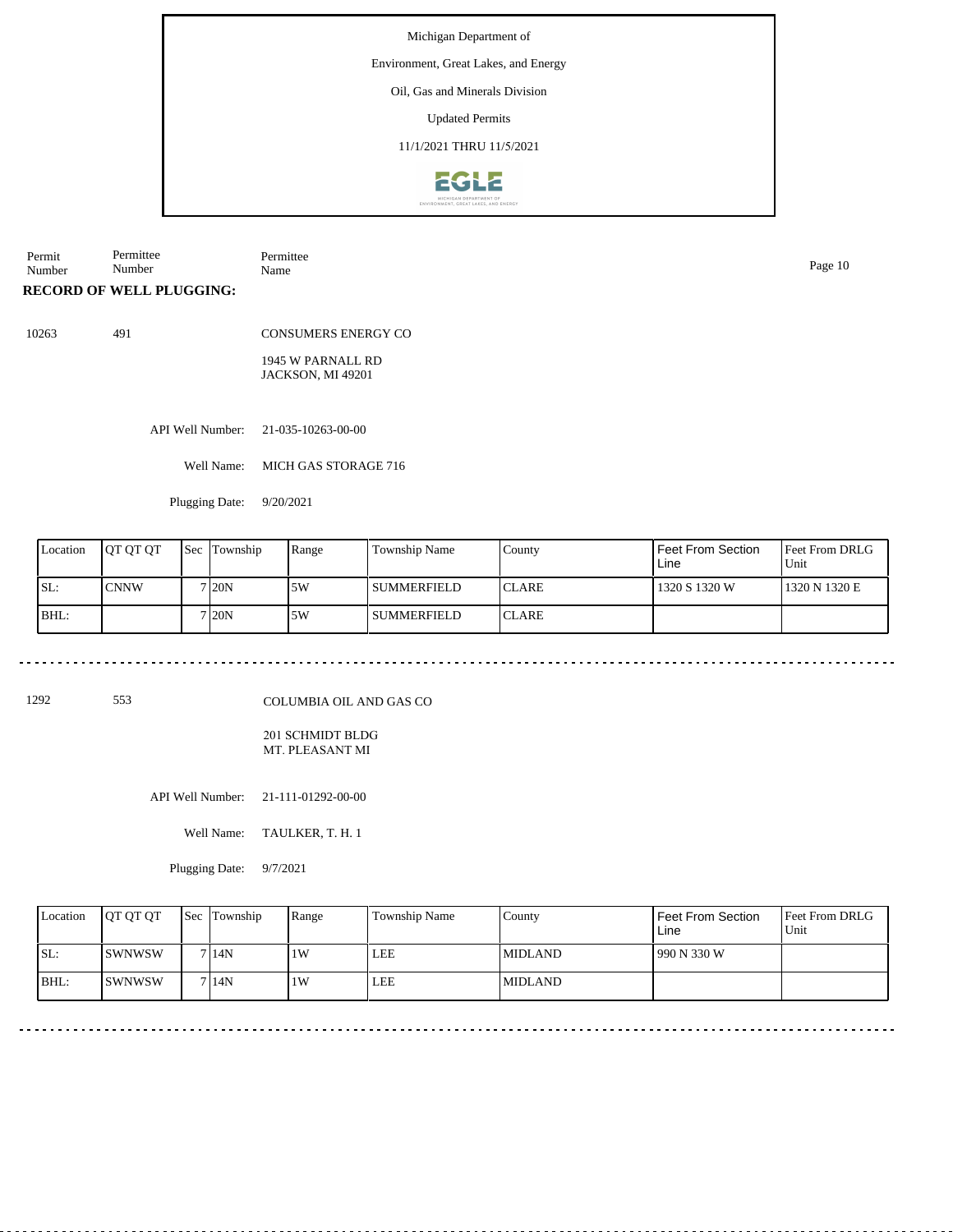Environment, Great Lakes, and Energy

# Oil, Gas and Minerals Division

Updated Permits

11/1/2021 THRU 11/5/2021



15401 491 CONSUMERS ENERGY CO Permit Number Permittee Number Permittee Name Page 11

1945 W PARNALL RD JACKSON, MI 49201

API Well Number: 21-035-15401-00-00

Well Name: MICH GAS STORAGE 447

Plugging Date: 9/9/2021

| Location | IOT OT OT      | <b>Sec Township</b> | Range | <b>Township Name</b> | County        | Feet From Section<br>Line | <b>IFeet From DRLG</b><br>Unit |
|----------|----------------|---------------------|-------|----------------------|---------------|---------------------------|--------------------------------|
| SL:      | <b>INENWNW</b> | 9 <sub>20</sub> N   | 5W    | l summerfield        | <b>ICLARE</b> | 660 N 660 W               | 1660 N 660 W                   |
| BHL:     | <b>INENWNW</b> | 9 <sub>20</sub> N   | .5W   | l summerfield        | <b>CLARE</b>  |                           |                                |

15928 491

CONSUMERS ENERGY CO

1945 W PARNALL RD JACKSON, MI 49201

API Well Number: 21-035-15928-00-00

Well Name: MICHIGAN GAS STORAGE COMPANY 466

Plugging Date: 9/20/2021

| Location | <b>IOT OT OT</b> | <b>Sec</b> Township | Range | Township Name      | Countv        | <b>Feet From Section</b><br>Line | <b>Feet From DRLG</b><br>Unit |
|----------|------------------|---------------------|-------|--------------------|---------------|----------------------------------|-------------------------------|
| SL:      | <b>I</b> CNNWSE  | 8 I 20 N            | 5W    | <b>SUMMERFIELD</b> | <b>ICLARE</b> | 660 N 660 W                      | 1660 N 660 W                  |
| $ BHL$ : | <b>ICNNWSE</b>   | 8 I 20 N            | 5W    | <b>SUMMERFIELD</b> | <b>ICLARE</b> |                                  |                               |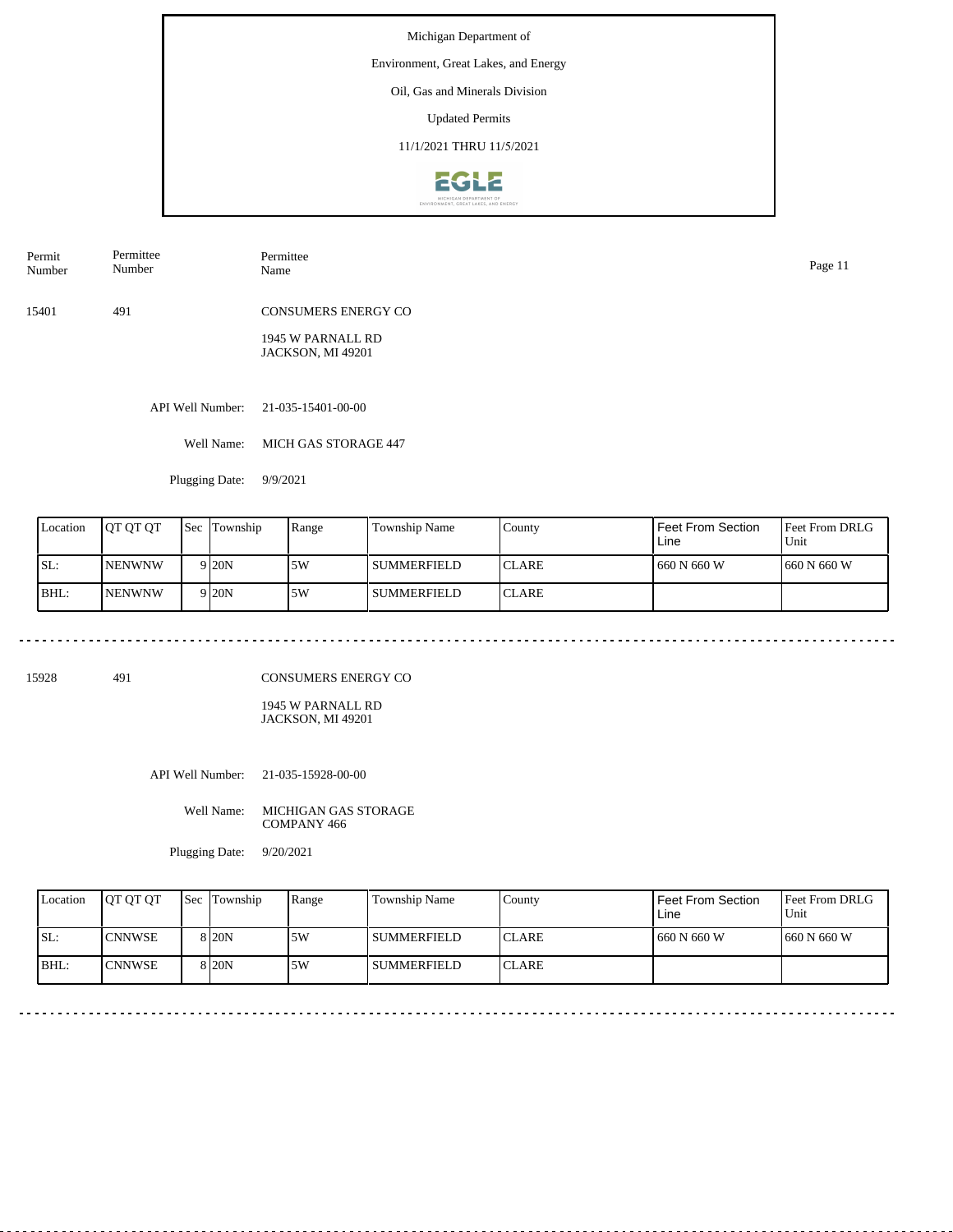Environment, Great Lakes, and Energy

## Oil, Gas and Minerals Division

Updated Permits

11/1/2021 THRU 11/5/2021



Permit Number Permittee Number Permittee Name Page 12

17508 491 CONSUMERS ENERGY CO

> 1945 W PARNALL RD JACKSON, MI 49201

API Well Number: 21-113-17508-00-00

Well Name: MICHIGAN GAS STORAGE CO 123

Plugging Date: 9/13/2021

| Location | <b>OT OT OT</b> | <b>Sec</b> | Township | Range | Township Name    | County            | Feet From Section<br>Line | <b>Feet From DRLG</b><br>Unit |
|----------|-----------------|------------|----------|-------|------------------|-------------------|---------------------------|-------------------------------|
| ISL:     | <b>SWNENE</b>   |            | 221N     | 7W    | RIVERSIDE        | <b>IMISSAUKEE</b> | 666 N 673 E               | 1660 N 660 E                  |
| BHL:     | <b>SWNENE</b>   |            | 2211N    | 7W    | <b>RIVERSIDE</b> | <b>IMISSAUKEE</b> |                           |                               |

17532 491

 $\frac{1}{2} \left( \frac{1}{2} \right) \left( \frac{1}{2} \right) \left( \frac{1}{2} \right) \left( \frac{1}{2} \right) \left( \frac{1}{2} \right)$ 

CONSUMERS ENERGY CO

1945 W PARNALL RD JACKSON, MI 49201

API Well Number: 21-113-17532-00-00

Well Name: MICHIGAN GAS STORAGE CO 132

Plugging Date: 9/15/2021

| Location | <b>IOT OT OT</b> | <b>Sec Township</b> | Range | Township Name    | County            | Feet From Section<br>Line | <b>Feet From DRLG</b><br>Unit |
|----------|------------------|---------------------|-------|------------------|-------------------|---------------------------|-------------------------------|
| SL:      | ICSENW           | 16 <sub>21N</sub>   | 7W    | <b>RIVERSIDE</b> | <b>IMISSAUKEE</b> | 1660 S 660 E              | 1660 S 660 E                  |
| BHL      | ICSENW           | 16 <sub>21N</sub>   | 7W    | <b>RIVERSIDE</b> | <b>IMISSAUKEE</b> |                           |                               |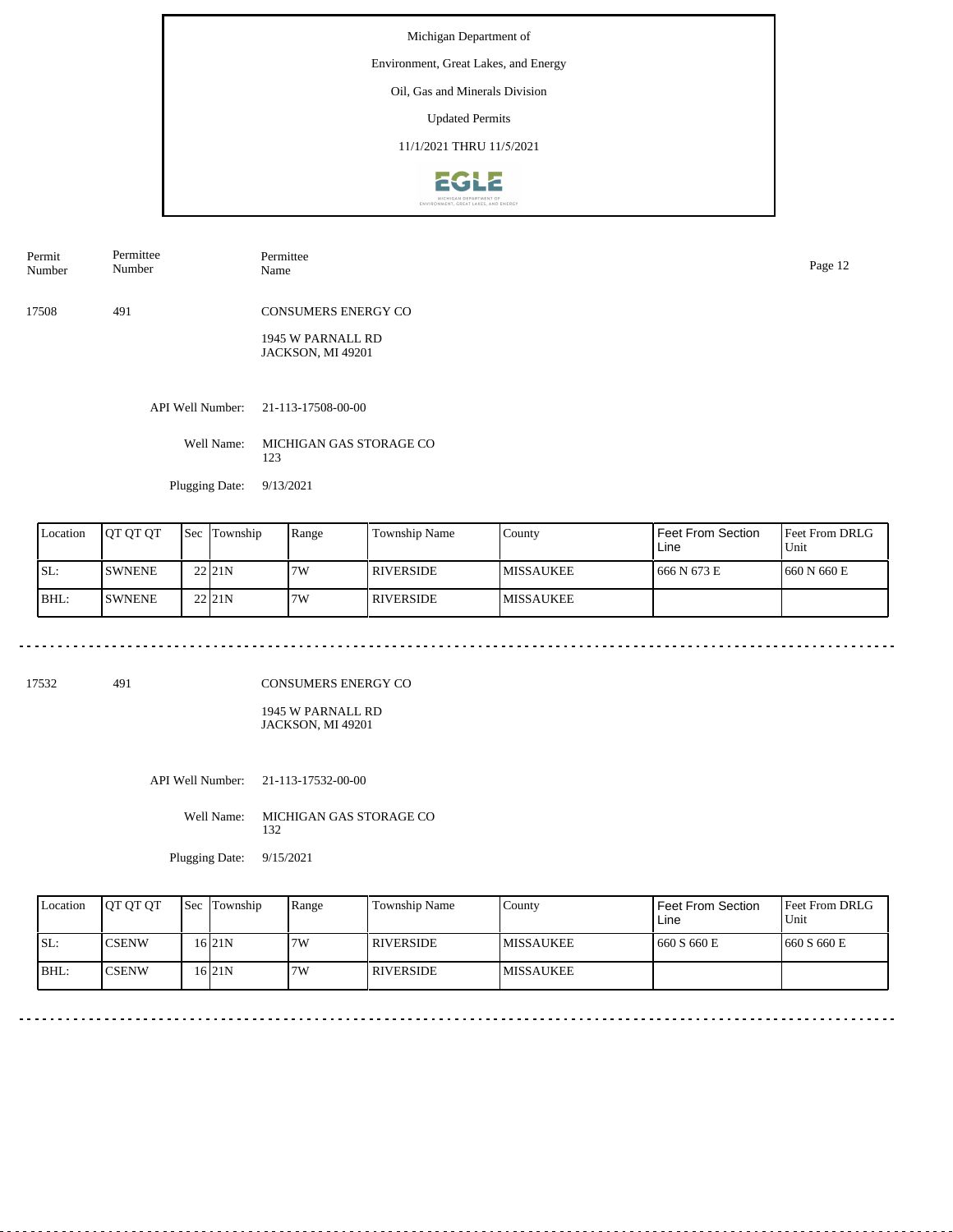Environment, Great Lakes, and Energy

## Oil, Gas and Minerals Division

Updated Permits

11/1/2021 THRU 11/5/2021



33500 5095 OMIMEX ENERGY INC 7950 JOHN T. WHITE ROAD FT WORTH, TX 76120 Permit Number Permittee Number Permittee Page 13<br>Name Page 13

API Well Number: 21-127-33500-00-00

Well Name: MILLER FOX 1-11

Plugging Date: 10/21/2020

| Location | <b>IOT OT OT</b> | <b>Sec</b> | Township  | Range | <b>Township Name</b> | County         | Feet From Section<br>Line | <b>Feet From DRLG</b><br>Unit |
|----------|------------------|------------|-----------|-------|----------------------|----------------|---------------------------|-------------------------------|
| SL:      | <b>INWSESW</b>   |            | 1 1 1 3 N | 18W   | l CLAY BANKS         | <b>IOCEANA</b> | 850 S 1120 E              | 474 N 1120 E                  |
| BHL:     | INWSESW          |            | 113N      | 18W   | l CLAY BANKS         | <b>OCEANA</b>  |                           |                               |

35357 5095

OMIMEX ENERGY INC

7950 JOHN T. WHITE ROAD FT WORTH, TX 76120

API Well Number: 21-127-35357-00-00

Well Name: SCHULTZ UNIT 2-22

Plugging Date: 10/20/2020

| Location | <b>IOT OT OT</b> | <b>Sec</b> Township | Range | Township Name | Countv        | <b>Feet From Section</b><br>Line | <b>Feet From DRLG</b><br>Unit |
|----------|------------------|---------------------|-------|---------------|---------------|----------------------------------|-------------------------------|
| ISL:     | <b>INWSENE</b>   | 22114N              | 18W   | <b>BENONA</b> | <b>OCEANA</b> | 866 S 770 E                      | 1460 N 770 E                  |
| BHL:     | <b>INWSENE</b>   | 22114N              | 18W   | <b>BENONA</b> | <b>OCEANA</b> | 1780 N 770 E                     | 1460 N 770 E                  |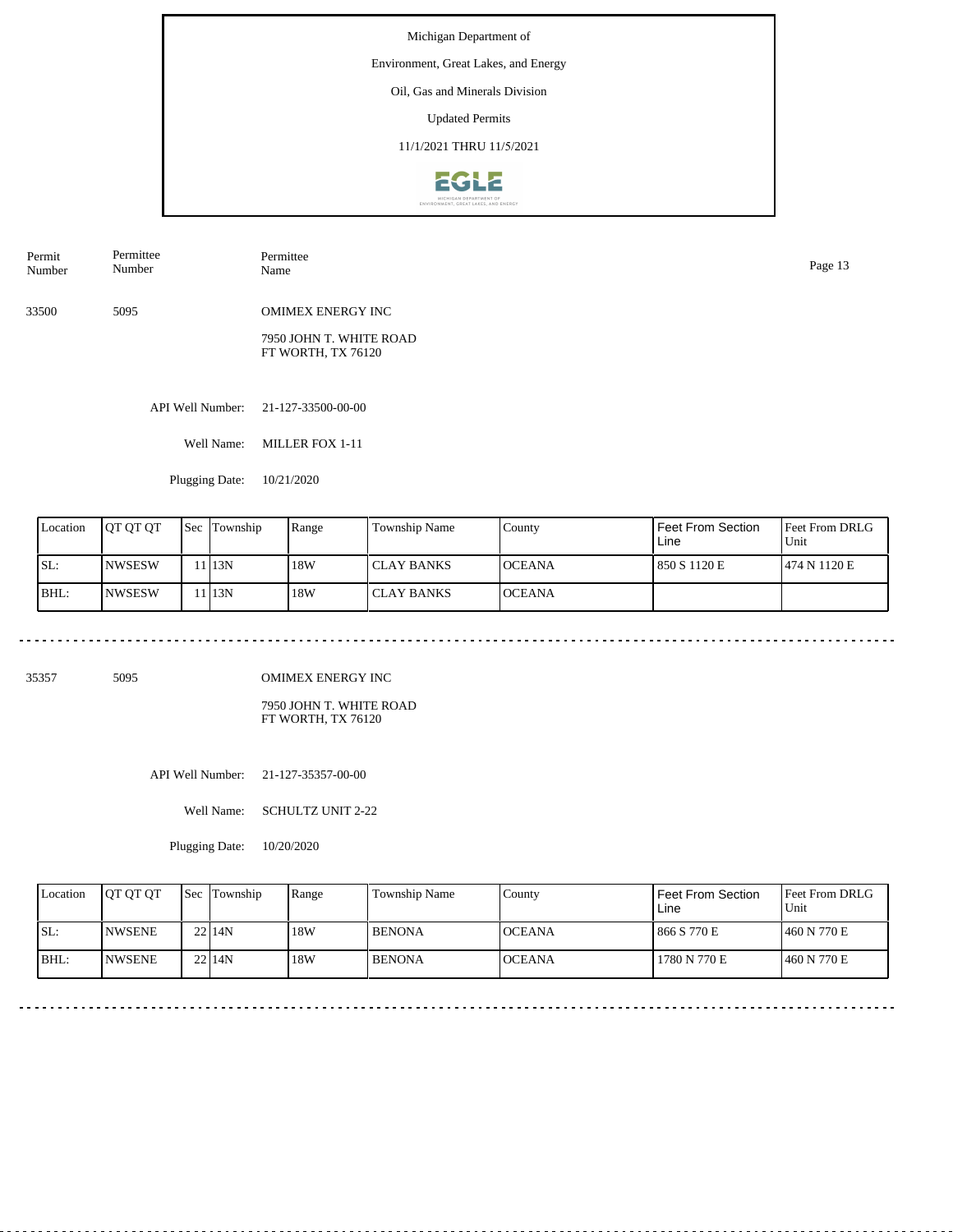#### Environment, Great Lakes, and Energy

Oil, Gas and Minerals Division

Updated Permits

11/1/2021 THRU 11/5/2021



51139 6361 RIVERSIDE ENERGY MICHIGAN LLC 10691 EAST CARTER ROAD SUITE 201 TRAVERSE CITY, MI 49684 Permit Number Permittee Number Permittee Name Page 14

API Well Number: 21-009-51139-00-00

Well Name: BRUMMELER 11-30SWD

Plugging Date: 10/26/2021

. . . . . . . . . . . . . . . .

| Location | IOT OT OT     | <b>Sec Township</b> | Range | Township Name | County        | Feet From Section<br>Line | <b>Feet From DRLG</b><br>Unit |
|----------|---------------|---------------------|-------|---------------|---------------|---------------------------|-------------------------------|
| SL:      | <b>SWNESW</b> | 30 <sub>31N</sub>   | 7W    | <b>ECHO</b>   | <b>ANTRIM</b> | 850 N 700 E               |                               |
| BHL:     | ISWNESW       | 30 <sub>31N</sub>   | 7W    | <b>ECHO</b>   | <b>ANTRIM</b> |                           |                               |

5303 4428

MID MICHIGAN GAS STORAGE CO PO BOX 2446

HOUSTON, TX 77252-2446 USA

API Well Number: 21-035-05303-00-00

Well Name: DRAKE, HOWARD K 1

Plugging Date: 7/21/2021

| Location | <b>IOT OT OT</b> | <b>Sec Township</b> | Range | Township Name  | County        | Feet From Section<br>Line | <b>Feet From DRLG</b><br>Unit |
|----------|------------------|---------------------|-------|----------------|---------------|---------------------------|-------------------------------|
| ISL:     | <b>INENESE</b>   | 4 18N               | .6W   | <b>FREEMAN</b> | <b>ICLARE</b> | 330 N 330 E               |                               |
| BHL:     | <b>NENESE</b>    | 4 18N               | 6W    | <b>FREEMAN</b> | <b>CLARE</b>  |                           |                               |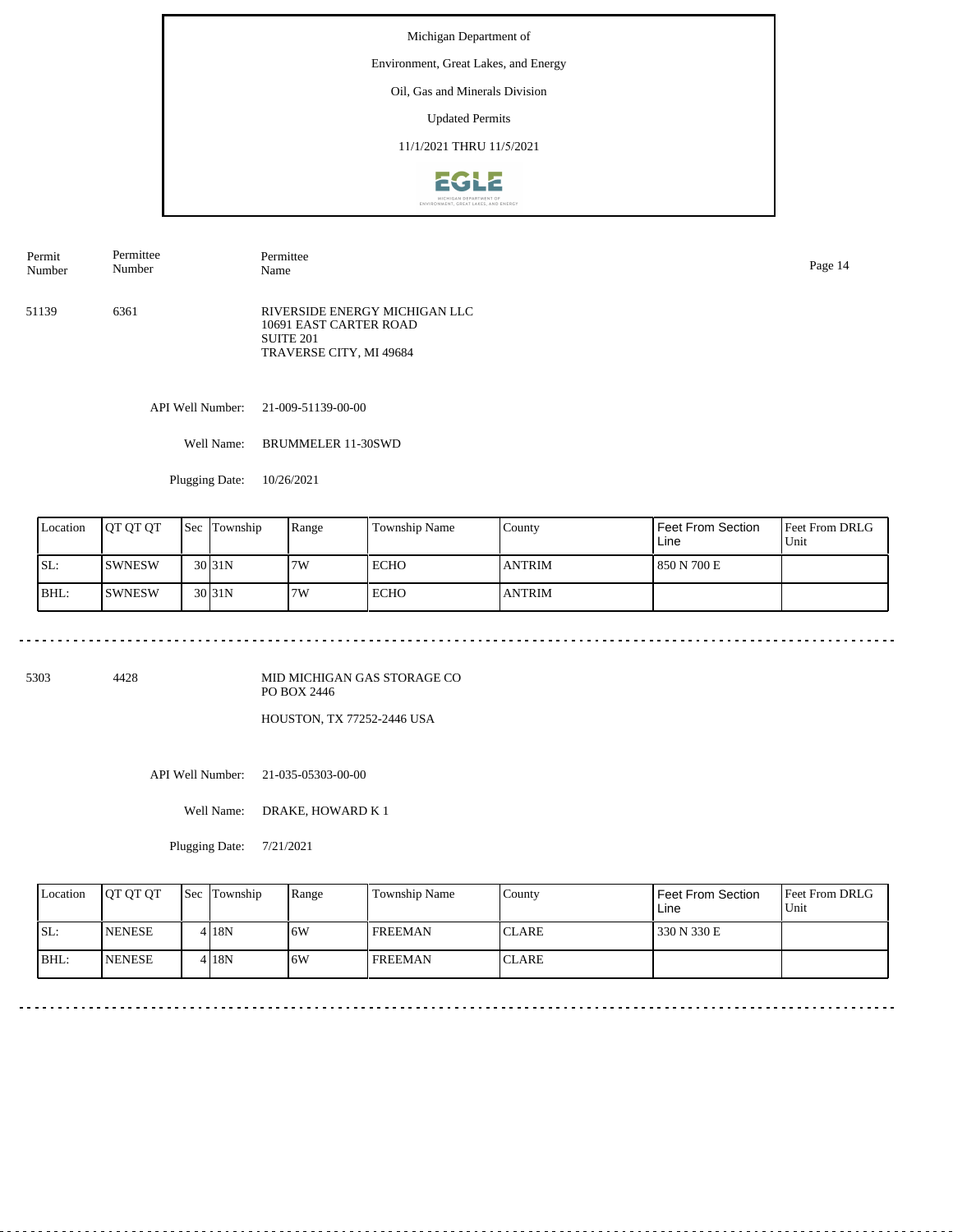#### Environment, Great Lakes, and Energy

### Oil, Gas and Minerals Division

Updated Permits

#### 11/1/2021 THRU 11/5/2021



58447 6361 RIVERSIDE ENERGY MICHIGAN LLC 10691 EAST CARTER ROAD SUITE 201 TRAVERSE CITY, MI 49684 Permit Number Permittee Number Permittee Name Page 15

API Well Number: 21-009-58447-00-00

Well Name: HEBDEN 1-30 SWD

Plugging Date: 10/26/2021

| Location | <b>IOT OT OT</b> | <b>Sec</b> | Township           | Range | Township Name | County        | Feet From Section<br>Line | <b>Feet From DRLG</b><br>Unit |
|----------|------------------|------------|--------------------|-------|---------------|---------------|---------------------------|-------------------------------|
| ISL:     | <b>INESWSW</b>   |            | $30\overline{31N}$ | 7W    | ECHO          | <b>ANTRIM</b> | 1919 S 1456 W             |                               |
| BHL:     | <b>INESWSW</b>   |            | $30\overline{31N}$ | 7W    | <b>ECHO</b>   | <b>ANTRIM</b> |                           |                               |

58733 6361

RIVERSIDE ENERGY MICHIGAN LLC 10691 EAST CARTER ROAD SUITE 201 TRAVERSE CITY, MI 49684

API Well Number: 21-009-58733-00-00

Well Name: MCLACHLAN D3-13

Plugging Date: 10/6/2021

| Location | <b>IOT OT OT</b> | <b>Sec</b> Township | Range | Township Name     | County         | <b>Feet From Section</b><br>Line | <b>IFeet From DRLG</b><br>Unit |
|----------|------------------|---------------------|-------|-------------------|----------------|----------------------------------|--------------------------------|
| ISL:     | <b>INESWSE</b>   | $3$ 30N             | 19W   | <b>TORCH LAKE</b> | <b>JANTRIM</b> | 990 S 1420 E                     | 1330 N 1220 W                  |
| BHL:     | <b>INESWSE</b>   | $3$ 30N             | 9W    | <b>TORCH LAKE</b> | <b>JANTRIM</b> | 990 S 1420 E                     | 1330 N 1220 W                  |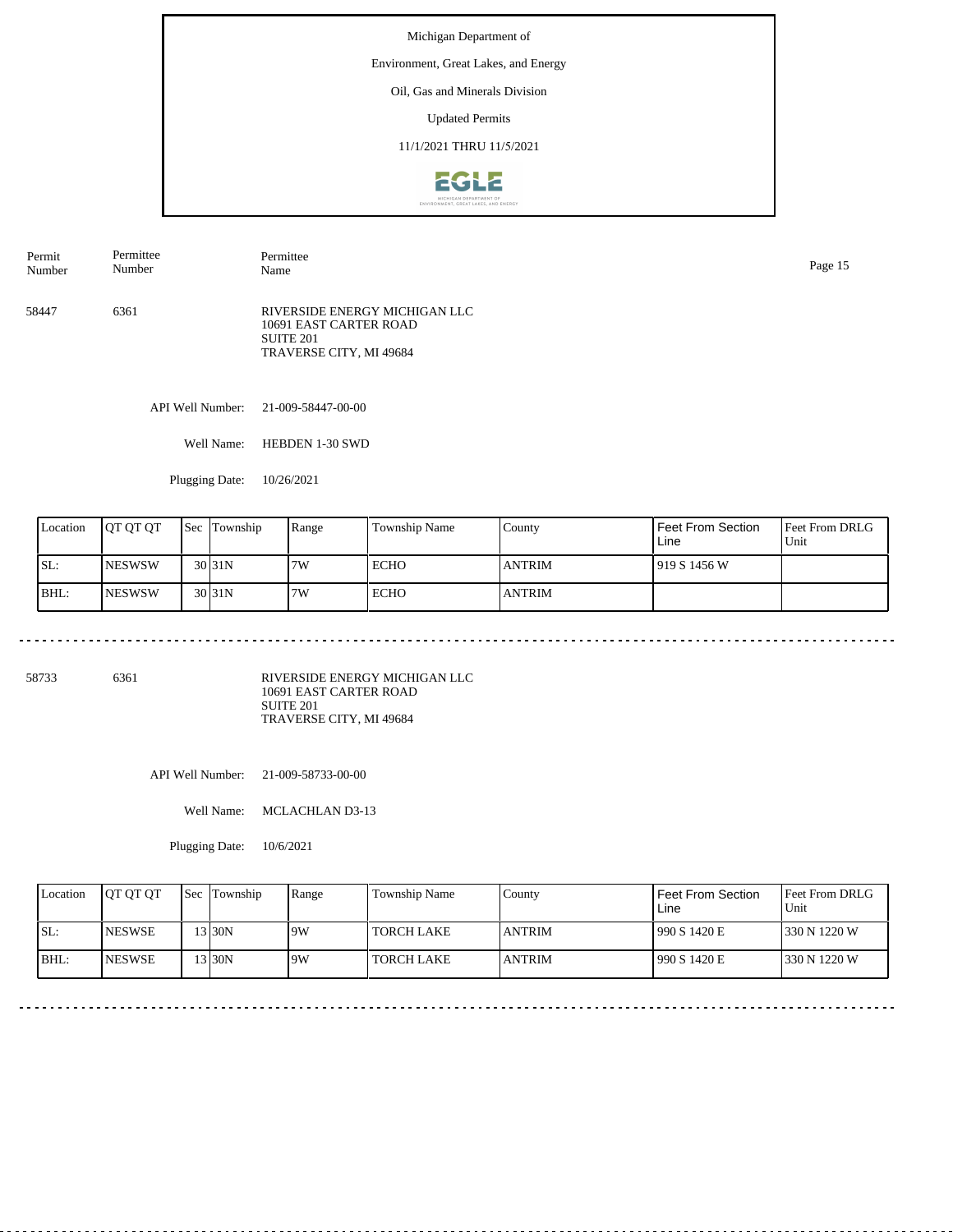#### Environment, Great Lakes, and Energy

Oil, Gas and Minerals Division

Updated Permits

11/1/2021 THRU 11/5/2021



58734 6361 RIVERSIDE ENERGY MICHIGAN LLC 10691 EAST CARTER ROAD SUITE 201 TRAVERSE CITY, MI 49684 Permit Number Permittee Number Permittee Name Page 16

API Well Number: 21-009-58734-00-00

Well Name: MCLACHLAN C3-13

Plugging Date: 10/6/2021

| Location | IOT OT OT             | <b>Sec</b> | Township | Range | Township Name     | County         | Feet From Section<br>Line | <b>Feet From DRLG</b><br>Unit |
|----------|-----------------------|------------|----------|-------|-------------------|----------------|---------------------------|-------------------------------|
| ISL:     | <i><b>NWNWSE</b></i>  |            | 3130N    | 19W   | TORCH LAKE_       | <b>JANTRIM</b> | 2055 S 2590 E             | 1585 N 1270 E                 |
| BHL:     | <i><b>INWNWSE</b></i> |            | 3130N    | 19W   | <b>TORCH LAKE</b> | <b>JANTRIM</b> | 2055 S 2590 E             | 585 N 1270 E                  |

58739 6361

RIVERSIDE ENERGY MICHIGAN LLC 10691 EAST CARTER ROAD SUITE 201 TRAVERSE CITY, MI 49684

API Well Number: 21-009-58739-00-00

Well Name: AMOS B4-14

Plugging Date: 10/18/2021

| Location | <b>OT OT OT</b> | <b>Sec Township</b> | Range | Township Name     | County         | Feet From Section<br>Line | <b>IFeet From DRLG</b><br>Unit |
|----------|-----------------|---------------------|-------|-------------------|----------------|---------------------------|--------------------------------|
| ISL:     | <b>ISWSENE</b>  | 14 30N              | 9W    | <b>TORCH LAKE</b> | <b>JANTRIM</b> | 2150 N 1054 E             | 1528 S 1054 E                  |
| BHL:     | <b>ISWSENE</b>  | 4 30N               | 9W    | <b>TORCH LAKE</b> | <b>JANTRIM</b> | 2150 N 1054 E             | 1528 S 1054 E                  |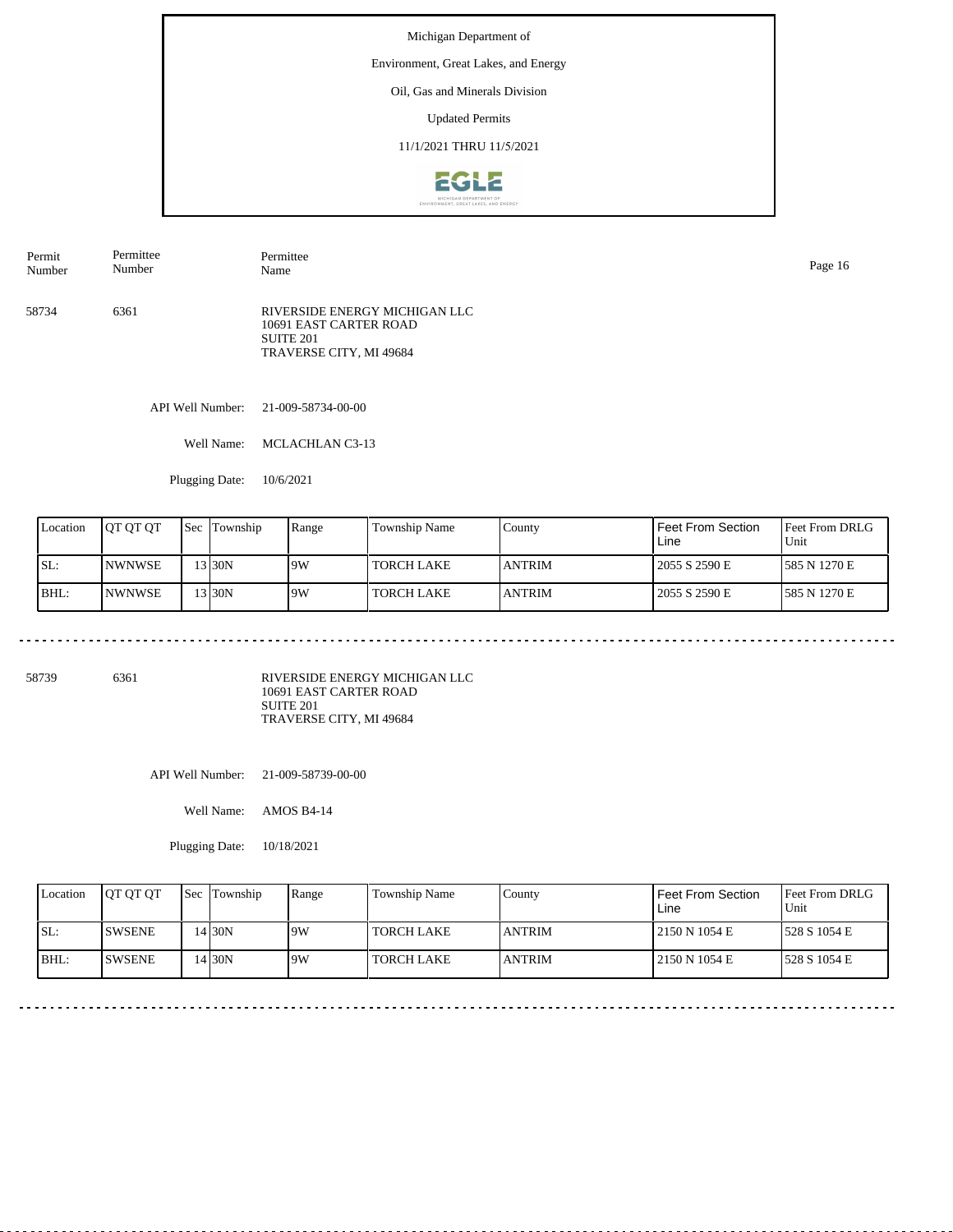#### Environment, Great Lakes, and Energy

### Oil, Gas and Minerals Division

Updated Permits

### 11/1/2021 THRU 11/5/2021



| Permit<br>Number | Permittee<br>Number | Permittee<br>Name                                                                                          | Page 17 |
|------------------|---------------------|------------------------------------------------------------------------------------------------------------|---------|
| 58740            | 6361                | RIVERSIDE ENERGY MICHIGAN LLC<br>10691 EAST CARTER ROAD<br>SUITE <sub>201</sub><br>TRAVERSE CITY, MI 49684 |         |

API Well Number: 21-009-58740-00-00

Well Name: HUBBELL A4-14

Plugging Date: 10/18/2021

| Location | <b>IOT OT OT</b> | Sec | Township | Range | Township Name     | County         | Feet From Section<br>Line | <b>Feet From DRLG</b><br>Unit |
|----------|------------------|-----|----------|-------|-------------------|----------------|---------------------------|-------------------------------|
| ISL:     | <b>NENENE</b>    |     | 4130N    | 9W    | <b>TORCH LAKE</b> | <b>LANTRIM</b> | 330 N 500 E               | 1330 N 500 E                  |
| BHL:     | <b>NENENE</b>    |     | 4130N    | 19W   | <b>TORCH LAKE</b> | <b>ANTRIM</b>  | 330 N 500 E               | 1330 N 500 E                  |

58741 6361

RIVERSIDE ENERGY MICHIGAN LLC 10691 EAST CARTER ROAD SUITE 201 TRAVERSE CITY, MI 49684

API Well Number: 21-009-58741-00-00

Well Name: AMOS B1-14 HD1

Plugging Date: 10/18/2021

True Vertical Depth: 752

| Location | <b>IOT OT OT</b> | <b>Sec</b> Township | Range | <b>Township Name</b> | Countv         | Feet From Section<br>Line | Feet From DRLG<br>Unit |
|----------|------------------|---------------------|-------|----------------------|----------------|---------------------------|------------------------|
| ISL:     | ISESWNW          | 14 30 N             | 9W    | <b>TORCH LAKE</b>    | <b>ANTRIM</b>  | 2336 N 755 W              |                        |
| IBHL     | ISWSENW          | 14 30N              | 9W    | <b>TORCH LAKE</b>    | <b>LANTRIM</b> | 2333 N 1977 W             | 1353 S 694 E           |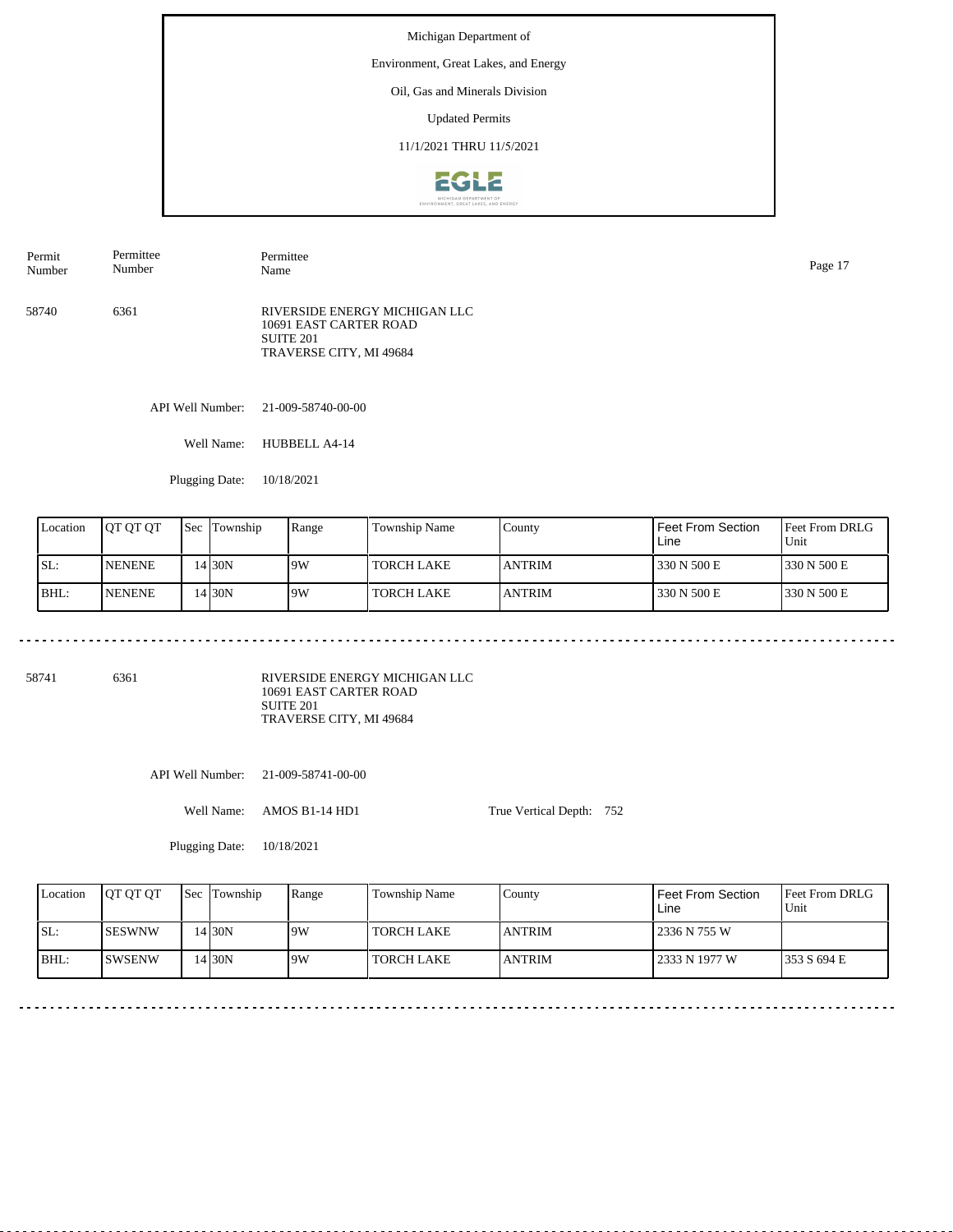#### Environment, Great Lakes, and Energy

### Oil, Gas and Minerals Division

Updated Permits

#### 11/1/2021 THRU 11/5/2021



58742 6361 RIVERSIDE ENERGY MICHIGAN LLC 10691 EAST CARTER ROAD Permit Number Permittee Number Permittee Name Page 18

SUITE 201 TRAVERSE CITY, MI 49684

API Well Number: 21-009-58742-00-00

Well Name: AMOS A2-14 HD1 True Vertical Depth: 720

Plugging Date: 10/18/2021

| Location | IOT OT OT      | <b>Sec</b> | Township | Range | Township Name     | County         | Feet From Section<br>Line | <b>Feet From DRLG</b><br>Unit |
|----------|----------------|------------|----------|-------|-------------------|----------------|---------------------------|-------------------------------|
| ISL:     | <b>INENENW</b> |            | 14 30N   | 19W   | <b>TORCH LAKE</b> | <b>LANTRIM</b> | 400 N 2355 W              |                               |
| BHL:     | <b>INWNENW</b> |            | 14 30N   | 9W    | TORCH LAKE        | <b>LANTRIM</b> | 380 N 1677 W              | 1380 N 1008 E                 |

60207 6361

RIVERSIDE ENERGY MICHIGAN LLC 10691 EAST CARTER ROAD SUITE 201 TRAVERSE CITY, MI 49684

API Well Number: 21-009-60207-00-00

Well Name: ALTONEN A1-13

Plugging Date: 10/18/2021

| Location | <b>IOT OT OT</b> | <b>Sec Township</b> | Range | Township Name     | County         | Feet From Section<br>Line | <b>Feet From DRLG</b><br>Unit |
|----------|------------------|---------------------|-------|-------------------|----------------|---------------------------|-------------------------------|
| ISL:     | <b>INENWNW</b>   | '3130N              | 9W    | <b>TORCH LAKE</b> | <b>LANTRIM</b> | 300 N 1015 W              |                               |
| BHL:     | <b>INENWNW</b>   | 13 30N              | 9W    | <b>TORCH LAKE</b> | <b>ANTRIM</b>  | 300 N 1015 W              | 2970 N 5690 E                 |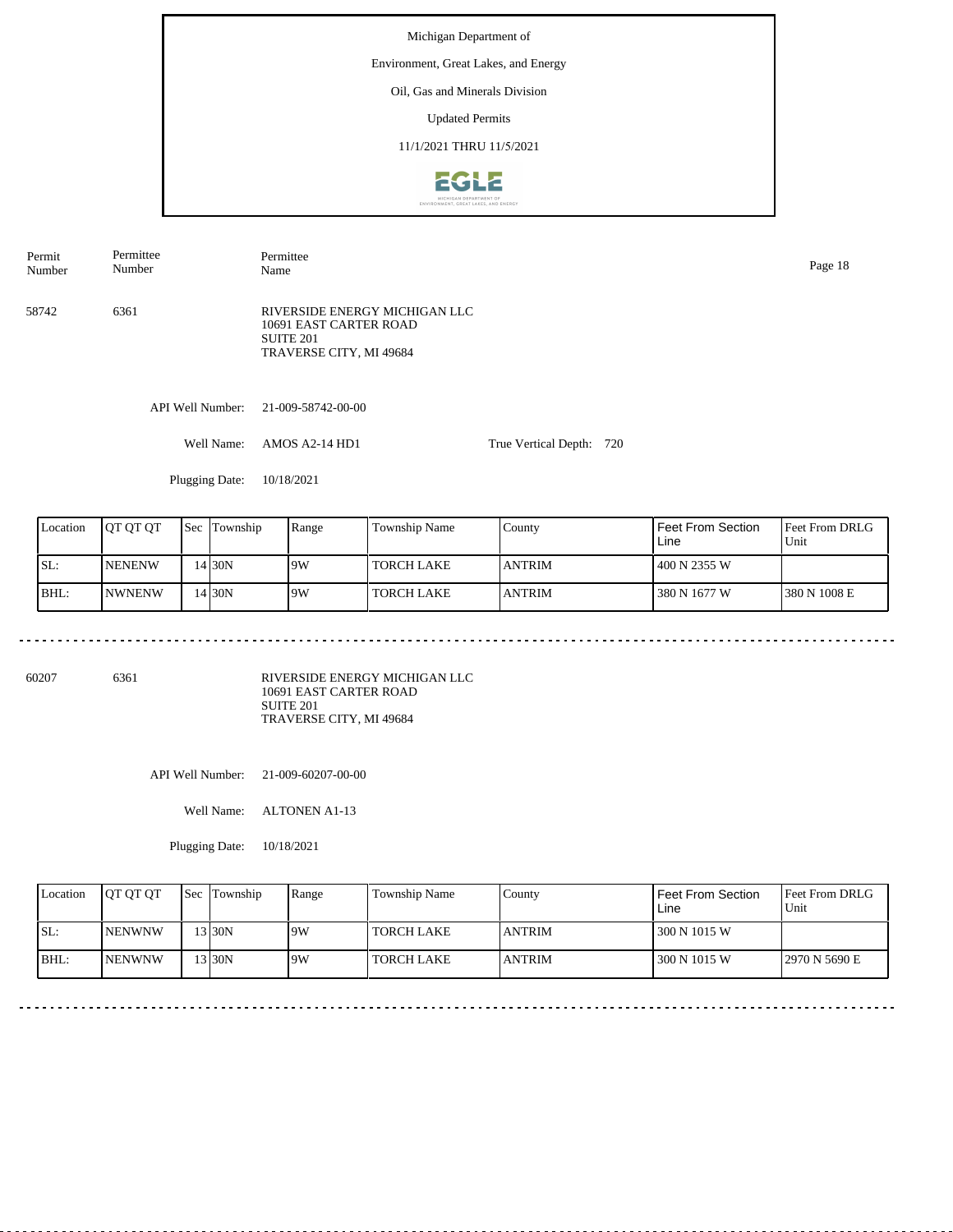#### Environment, Great Lakes, and Energy

Oil, Gas and Minerals Division

Updated Permits

11/1/2021 THRU 11/5/2021



| Permit | Permittee | Permittee                                                                                       | Page 19 |
|--------|-----------|-------------------------------------------------------------------------------------------------|---------|
| Number | Number    | Name                                                                                            |         |
| 60208  | 6361      | RIVERSIDE ENERGY MICHIGAN LLC<br>10691 EAST CARTER ROAD<br>SUITE 201<br>TRAVERSE CITY, MI 49684 |         |

API Well Number: 21-009-60208-00-00

Well Name: AMOS C4-14

Plugging Date: 10/18/2021

| Location | <b>JOT OT OT</b> | <b>Sec</b> | Township | Range | Township Name     | County         | Feet From Section<br>Line | <b>Feet From DRLG</b><br>Unit |
|----------|------------------|------------|----------|-------|-------------------|----------------|---------------------------|-------------------------------|
| ISL:     | <b>SWNESE</b>    |            | 4130N    | 9W    | <b>TORCH LAKE</b> | <b>LANTRIM</b> | 1666 S 1011 E             |                               |
| BHL:     | <b>SWNESE</b>    |            | 4130N    | 9W    | TORCH LAKE        | <b>LANTRIM</b> | 1666 S 1011 E             | 1330 S 330 W                  |

60210 6361

RIVERSIDE ENERGY MICHIGAN LLC 10691 EAST CARTER ROAD SUITE 201 TRAVERSE CITY, MI 49684

API Well Number: 21-009-60210-00-00

Well Name: PETERSON D1-13

Plugging Date: 10/6/2021

| Location | <b>OT OT OT</b> | Sec Township | Range | Township Name | County         | <b>Feet From Section</b><br>Line | <b>IFeet From DRLG</b><br>Unit |
|----------|-----------------|--------------|-------|---------------|----------------|----------------------------------|--------------------------------|
| ISL:     | <b>INESWSW</b>  | 13 30N       | 9W    | TORCH LAKE    | <b>LANTRIM</b> | 1054 S 1100 W                    | 1054 S 1100 W                  |
| BHL:     | <b>INESWSW</b>  | $3$ 30N      | 9W    | TORCH LAKE    | <b>JANTRIM</b> | 1054 S 1100 W                    | 1054 S 1100 W                  |

<u>. . . . . . . . . . .</u>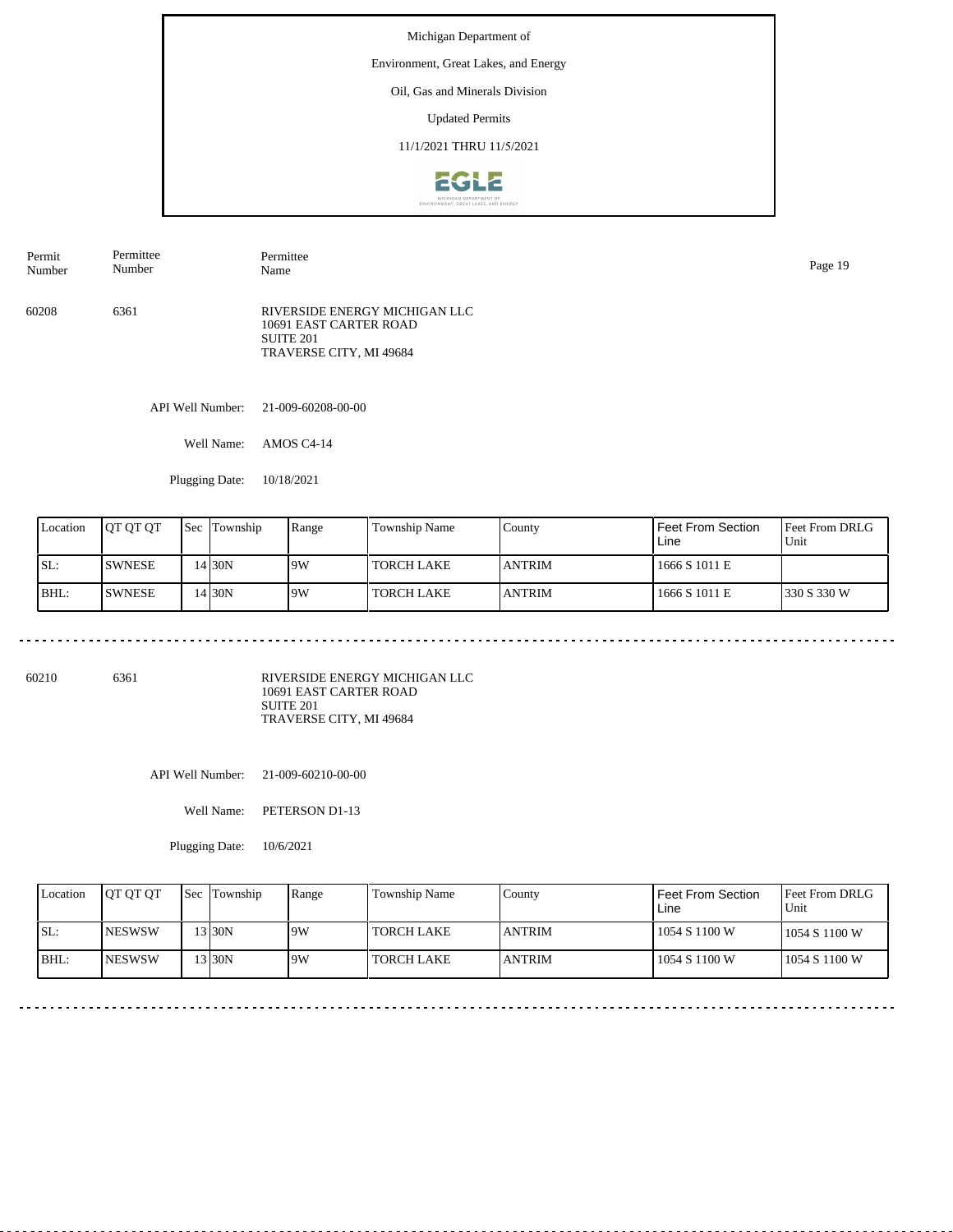Environment, Great Lakes, and Energy

Oil, Gas and Minerals Division

Updated Permits

11/1/2021 THRU 11/5/2021



Permit Number Permittee Number Permittee Name Page 20

#### **APPLICATIONS TO CHANGE WELL STATUS:**

30957 5144

JAGUAR ENERGY LLC 3312 12TH ST WAYLAND, MI 49348

API Well Number: 21-039-30957-00-00

Well Name: STATE MAPLE FOREST & DIEFENBACH ET AL UNIT 1-3

Approval Date: 10/25/2021

| Location | <b>IOT OT OT</b> | 'Sec | Township            | Range | Township Name | County           | Feet From Section<br>Line | <b>IFeet From DRLG</b><br>Unit |
|----------|------------------|------|---------------------|-------|---------------|------------------|---------------------------|--------------------------------|
| SL:      | N2NENE           |      | $3$ <sub>28</sub> N | 3W    | MAPLE FOREST  | <b>ICRAWFORD</b> | 250 N 660 E               | 1070 S 660 E                   |
| BHL:     | <b>N2NENE</b>    |      | $3$ <sub>28</sub> N | 3W    | MAPLE FOREST  | <b>ICRAWFORD</b> |                           |                                |

Proposed Rework: Temporarily Abandoned Comment: ACOWS for TA expires on  $10/22/22$ 

31145 5144

JAGUAR ENERGY LLC

#### 3312 12TH ST WAYLAND, MI 49348

API Well Number: 21-039-31145-00-00

Well Name: BENDER SALLING HANSON STATE FREDERIC UNIT 1-27

Approval Date: 10/25/2021

| Location | <b>IOT OT OT</b> | <b>Sec</b> Township | Range | Township Name | Countv           | Feet From Section<br>Line | <b>Feet From DRLG</b><br>Unit |
|----------|------------------|---------------------|-------|---------------|------------------|---------------------------|-------------------------------|
| ISL:     | ISWNWSE.         | 27 <sub>128N</sub>  | 4W    | FREDERIC      | <b>ICRAWFORD</b> | 720 N 2640 E              | 1600 S 1320 E                 |
| IBHL:    | <b>ISWNWSE</b>   | 27 <sub>28N</sub>   | .4W   | FREDERIC      | <b>CRAWFORD</b>  |                           |                               |

Proposed Rework: Temporarily Abandoned Comment: ACOWS for TA expires on  $10/22/22$ 

<u>. . . . . . . . .</u>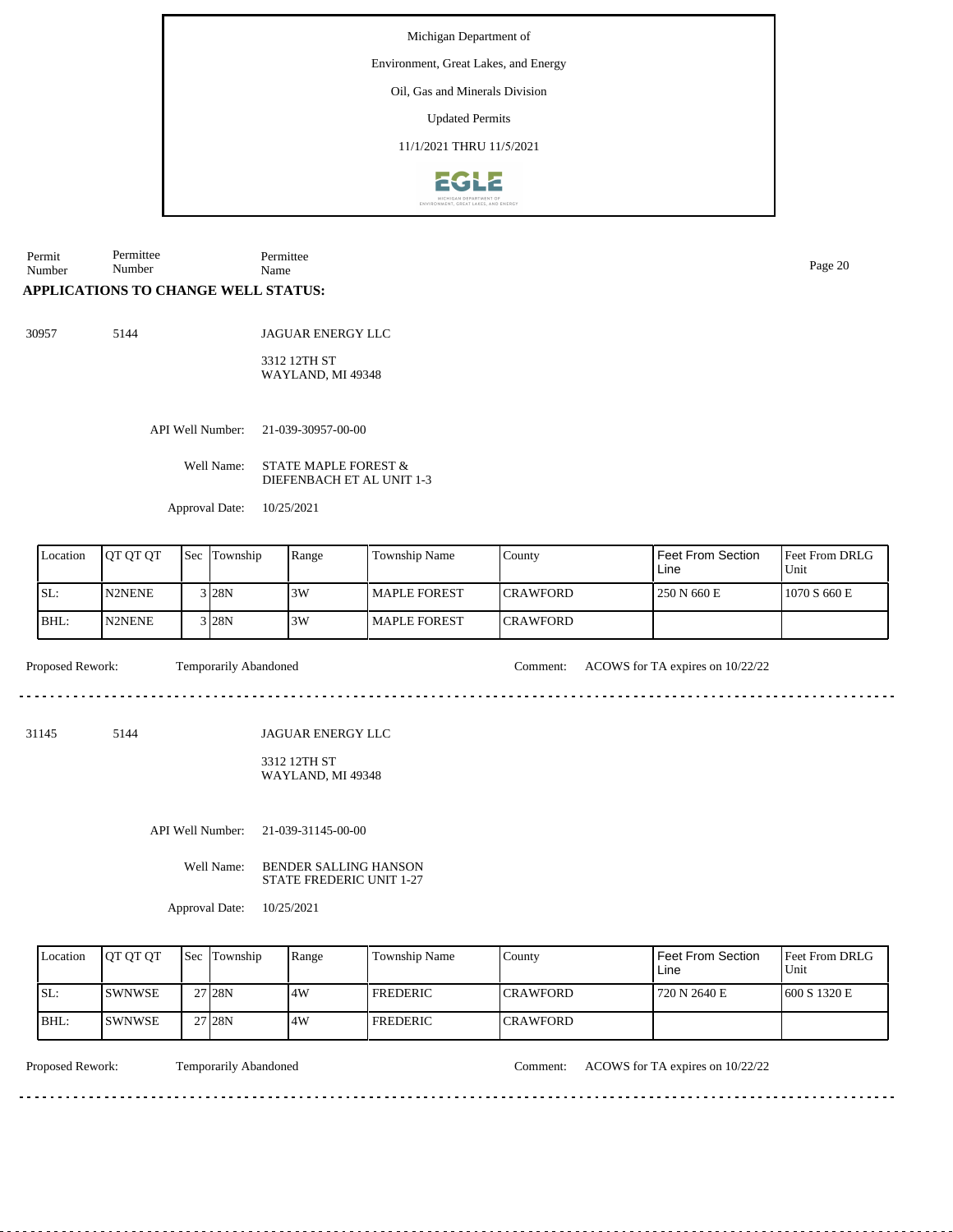Michigan Department of Environment, Great Lakes, and Energy Oil, Gas and Minerals Division Updated Permits 11/1/2021 THRU 11/5/2021



| Permit<br>Number | Permittee<br>Number | Permittee<br>Name                     | Page 21 |
|------------------|---------------------|---------------------------------------|---------|
| 38961            | 6352                | CHRISTIAN OIL CO INC                  |         |
|                  |                     | 2589 30TH STREET<br>ALLEGAN, MI 49010 |         |
|                  | API Well Number:    | 21-093-38961-00-00                    |         |
|                  | Well Name:          | BUTLER 1-9                            |         |

Feet From DRLG Unit 777 N 75 E 543 S 1245 W Feet From Section Line County LIVINGSTON LIVINGSTON Location QT QT QT Sec Township Range Township Name SL: BHL: SENESW SENESW Sec Township 9 2N  $9$  2N  $3E$ 3E IOSCO IOSCO

. . . . . . . . . . . . .

Proposed Rework: ACOWS to Repair Casing or Squeeze Cement Comment: ACOWS to repair hole in casing expires on 12/31/2021

<u>. . . . . . .</u>

40632 5144

JAGUAR ENERGY LLC

3312 12TH ST WAYLAND, MI 49348

API Well Number: 21-039-39241-02-00

Approval Date: 10/25/2021

Well Name: STATE FREDERIC 1-26B

Approval Date: 10/25/2021

| Location | <b>OT OT OT</b> | <b>Sec</b> Township | Range | Township Name   | County           | <b>Feet From Section</b><br>Line | <b>IFeet From DRLG</b><br>Unit |
|----------|-----------------|---------------------|-------|-----------------|------------------|----------------------------------|--------------------------------|
| SL:      | INWSWNW         | 26 <sub>28N</sub>   | 14W   | I FREDERIC      | <b>CRAWFORD</b>  | 1104 S 550 W                     |                                |
| BHL      | <b>SWNENW</b>   | 26 <sub>28N</sub>   | 14W   | <b>FREDERIC</b> | <b>ICRAWFORD</b> | 781 N 824 E                      | 1548 S 824 E                   |

True Vertical Depth: 7503

Temporarily Abandoned

Proposed Rework: Temporarily Abandoned Comment: ACOWS for TA expires on 10/22/2022

<u>. . . . . . . .</u>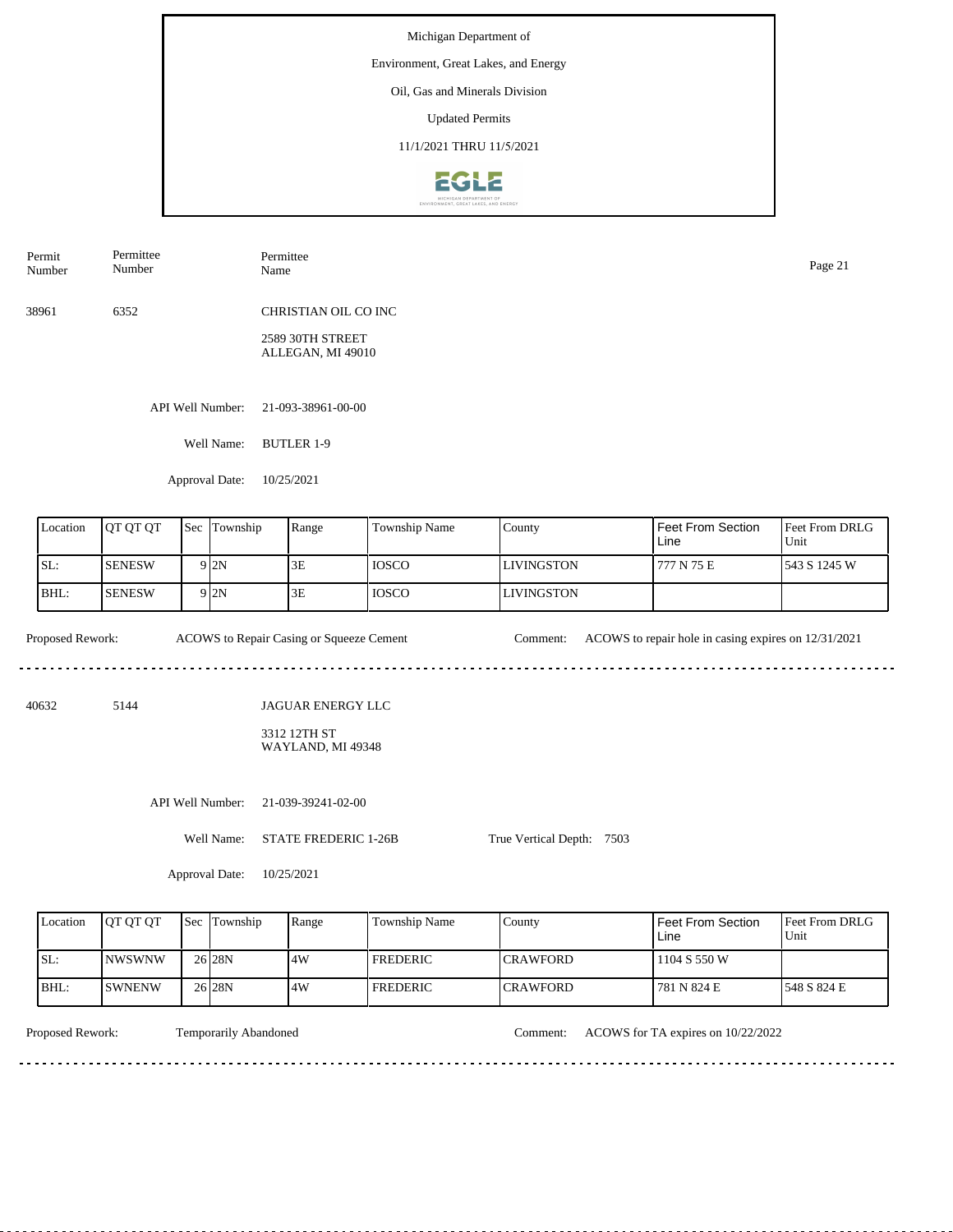Environment, Great Lakes, and Energy

### Oil, Gas and Minerals Division

Updated Permits

11/1/2021 THRU 11/5/2021



| Permit<br>Number | Permittee<br>Number | Permittee<br>Name                                                                               | Page 22 |
|------------------|---------------------|-------------------------------------------------------------------------------------------------|---------|
| 48132            | 6361                | RIVERSIDE ENERGY MICHIGAN LLC<br>10691 EAST CARTER ROAD<br>SUITE 201<br>TRAVERSE CITY, MI 49684 |         |

API Well Number: 21-137-48132-00-00

Well Name: THOMAS LAKE I B4-27

Approval Date: 11/3/2021

| Location | IOT OT OT      | <b>Sec</b> | Township            | Range | Township Name | County         | Feet From Section<br>Line | <b>Feet From DRLG</b><br>Unit |
|----------|----------------|------------|---------------------|-------|---------------|----------------|---------------------------|-------------------------------|
| SL:      | <b>ISWSENE</b> |            | 27 <sub>130</sub> N | .4W   | <b>HAYES</b>  | IOTSEGO        | 495 S 954 E               | 1495 S 335 W                  |
| BHL:     | ISWSENE        |            | 27 30N              | .4W   | <b>HAYES</b>  | <b>IOTSEGO</b> |                           |                               |

 $- - - - - -$ 

Proposed Rework: Temporarily Abandoned Comment: ACOWS for TA expires on 11/3/2022

. . . . . . . . . . . . . . . . . .

<u>. . . . . . . . . . .</u>

 $\frac{1}{2}$ 

48902 5144

JAGUAR ENERGY LLC

3312 12TH ST WAYLAND, MI 49348

API Well Number: 21-137-48902-00-00

Well Name: DIFFENBACH D4-34

Approval Date: 10/25/2021

| Location | <b>OT OT OT</b> | <b>Sec Township</b> | Range | Township Name | County         | Feet From Section<br>Line | <b>Feet From DRLG</b><br>Unit |
|----------|-----------------|---------------------|-------|---------------|----------------|---------------------------|-------------------------------|
| ISL:     | <b>ISESESE</b>  | 34 29 N             | 3W    | l OTSEGO LAKE | <b>LOTSEGO</b> | 369 S 336 E               | 1369 S 336 E                  |
| IBHL:    | <b>SESESE</b>   | 34 29N              | 3W    | l OTSEGO LAKE | <b>LOTSEGO</b> |                           |                               |

<u>. . . . . . . .</u>

Proposed Rework: Temporarily Abandoned Comment: ACOWS for TA expires on 10/22/2022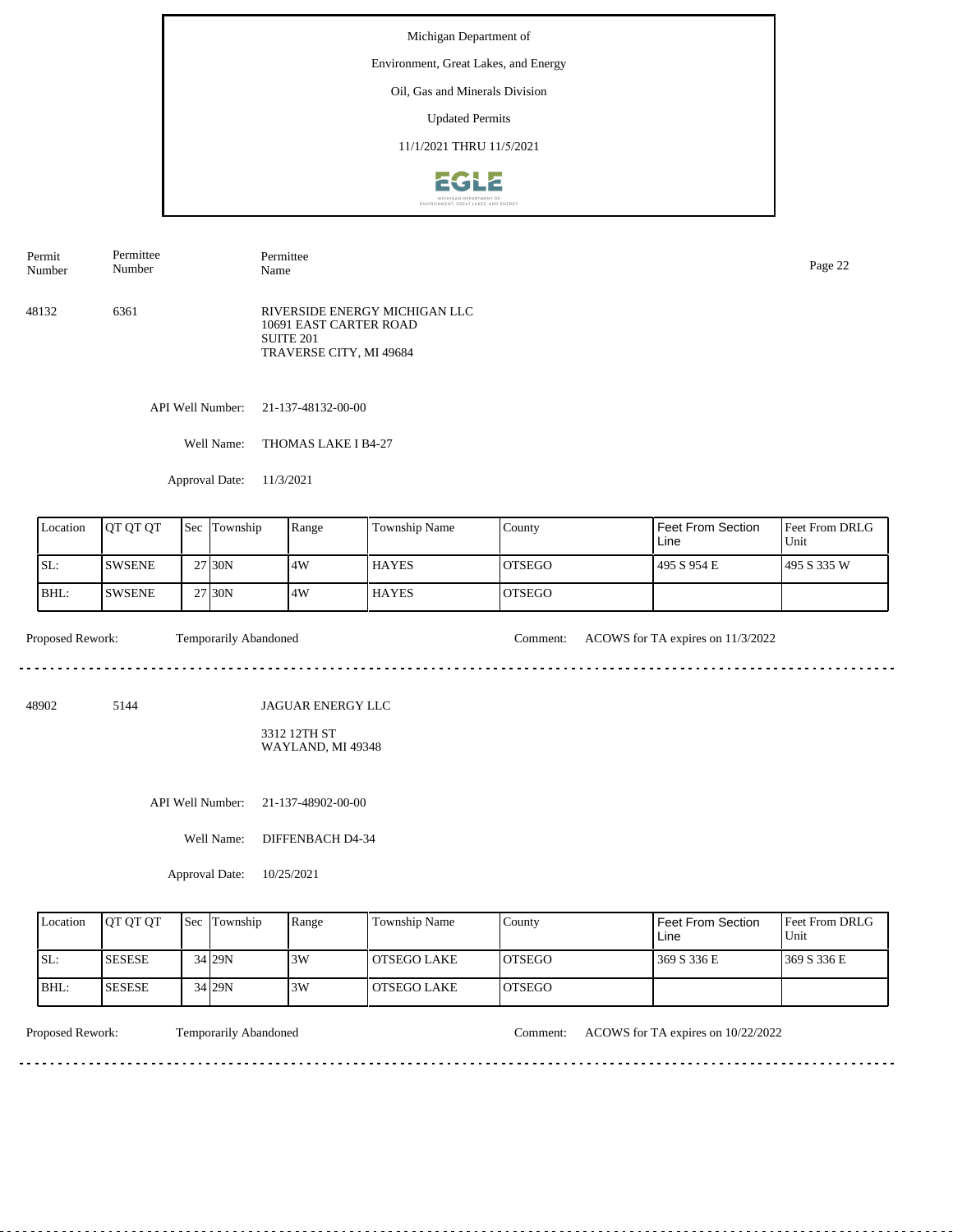Environment, Great Lakes, and Energy

### Oil, Gas and Minerals Division

Updated Permits

11/1/2021 THRU 11/5/2021



| Permit | Permittee | Permittee                                                                                                  | Page 23 |
|--------|-----------|------------------------------------------------------------------------------------------------------------|---------|
| Number | Number    | Name                                                                                                       |         |
| 49121  | 6361      | RIVERSIDE ENERGY MICHIGAN LLC<br>10691 EAST CARTER ROAD<br>SUITE <sub>201</sub><br>TRAVERSE CITY, MI 49684 |         |

API Well Number: 21-137-49121-00-00

Well Name: WILD WEST B1-10

Approval Date: 11/3/2021

| Location | <b>OT OT OT</b> | 'Sec | Township  | Range | Township Name | County         | <b>Feet From Section</b><br>Line | <b>Feet From DRLG</b><br>Unit |
|----------|-----------------|------|-----------|-------|---------------|----------------|----------------------------------|-------------------------------|
| ISL:     | ISESWNW         |      | 10 I 30 N | 4W    | <b>HAYES</b>  | IOTSEGO        | 450 S 990 W                      | 1450 S 330 E                  |
| BHL:     | ISESWNW         |      | 10 I 30 N | 4W    | <b>HAYES</b>  | <b>IOTSEGO</b> |                                  |                               |

 $- - - - - -$ 

Proposed Rework: Temporarily Abandoned Comment: ACOWS for TA expires on 11/3/2022

. . . . . . . . . . . . . . . . .

<u>. . . . . . . . . . .</u>

50040 6361

RIVERSIDE ENERGY MICHIGAN LLC 10691 EAST CARTER ROAD SUITE 201 TRAVERSE CITY, MI 49684

API Well Number: 21-137-50040-00-00

Well Name: THOMAS LAKE A1-23

Approval Date: 11/3/2021

| Location | <b>IOT OT OT</b> | <b>Sec</b> Township | Range | Township Name | County  | Feet From Section<br>Line | <b>Feet From DRLG</b><br>Unit |
|----------|------------------|---------------------|-------|---------------|---------|---------------------------|-------------------------------|
| ISL:     | <b>INWNWNW</b>   | 23 30N              | 4W    | <b>HAYES</b>  | IOTSEGO | 374 N 530 W               | 1374 N 530 W                  |
| BHL:     | <b>INWNWNW</b>   | 23 30N              | 4W    | <b>HAYES</b>  | IOTSEGO |                           |                               |

Proposed Rework: Temporarily Abandoned Comment: ACOWS for TA expires on 11/3/2022

<u>. . . . . . . .</u>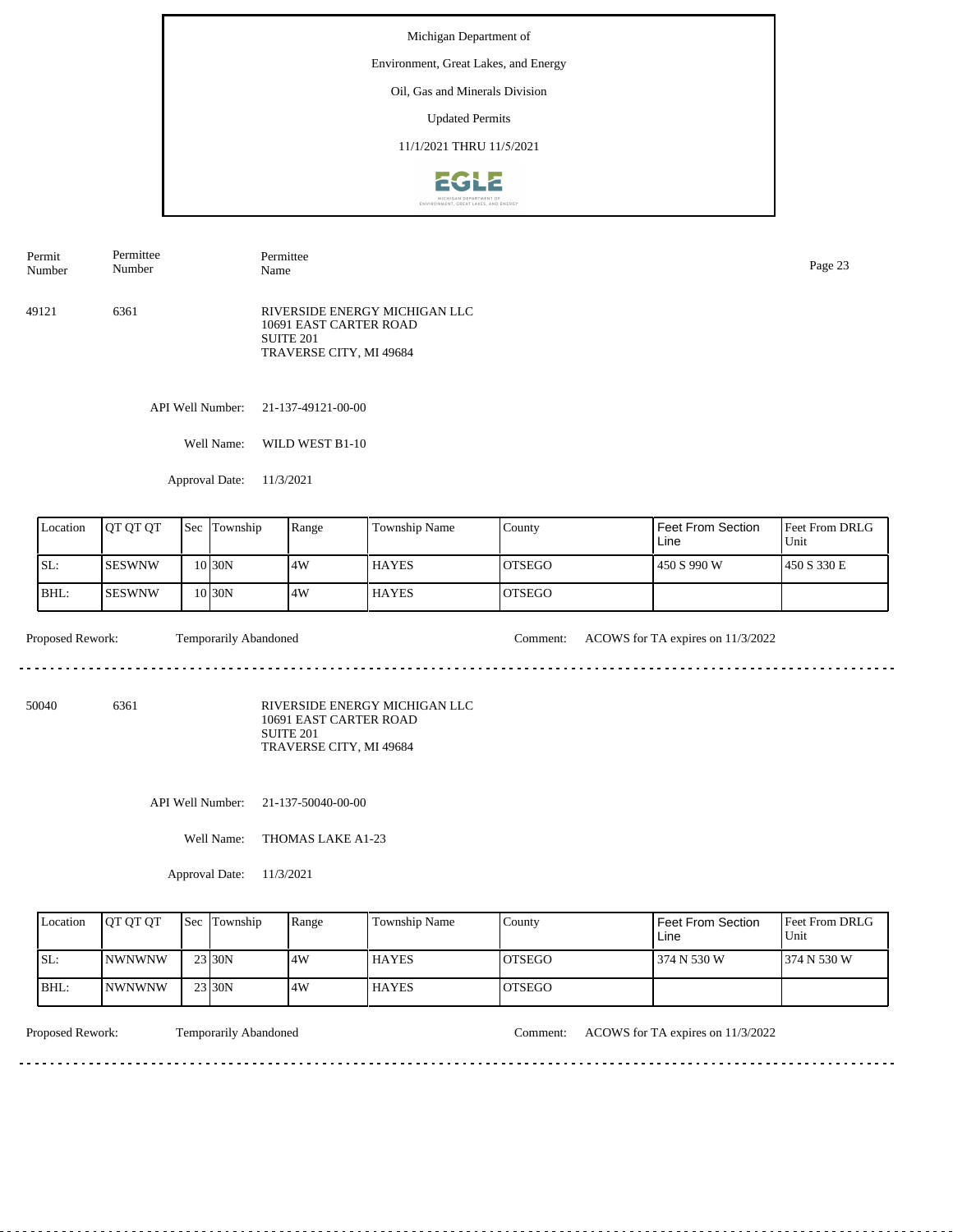Environment, Great Lakes, and Energy

### Oil, Gas and Minerals Division

Updated Permits

11/1/2021 THRU 11/5/2021



Permit Number Permittee Number Permittee Name Page 24

53090 5144 JAGUAR ENERGY LLC

> 3312 12TH ST WAYLAND, MI 49348

API Well Number: 21-039-53090-00-00

Well Name: STATE MAPLE FOREST A4-3

Approval Date: 10/25/2021

| Location | <b>OT OT OT</b> | <b>Sec</b> | Township            | Range | Township Name       | County           | Feet From Section<br>Line | <b>Feet From DRLG</b><br>'Unit |
|----------|-----------------|------------|---------------------|-------|---------------------|------------------|---------------------------|--------------------------------|
| SL:      | <b>INENENE</b>  |            | 3 <sub>128</sub> N  | 3W    | MAPLE FOREST        | <b>ICRAWFORD</b> | 380 N 444 E               | 1380 N 444 E                   |
| BHL:     | <b>NENENE</b>   |            | $3$ <sub>28</sub> N | 3W    | <b>MAPLE FOREST</b> | <b>ICRAWFORD</b> |                           |                                |

<u>. . . . . . . . . . . . . . . .</u>

Proposed Rework: Temporarily Abandoned Comment: ACOWS for TA expires on 10/22/2022

 $- - - -$ 

53700 6371

BREITBURN OPERATING LIMITED PARTNERSHIP 1111 BAGBY STREET, SUITE 1600

HOUSTON, TX 77002

API Well Number: 21-137-53700-00-00

Well Name: PICKERAL LAKE WEST A1-34

Approval Date: 11/3/2021

| Location | <b>OT OT OT</b> | <b>Sec</b> Township | Range | Township Name  | County         | Feet From Section<br>Line | <b>Feet From DRLG</b><br>Unit |
|----------|-----------------|---------------------|-------|----------------|----------------|---------------------------|-------------------------------|
| ISL:     | <b>SENWNW</b>   | $34$ 32N            | 2W    | <b>CORWITH</b> | IOTSEGO        | 990 N 990 W               |                               |
| IBHL:    | <b>ISENWNW</b>  | $34$ 32N            | 2W    | <b>CORWITH</b> | <b>IOTSEGO</b> |                           |                               |

<u>. . . . . . . . . . . . . .</u>

Proposed Rework: Temporarily Abandoned Comment: ACOWS for TA expires on 11/3/2022